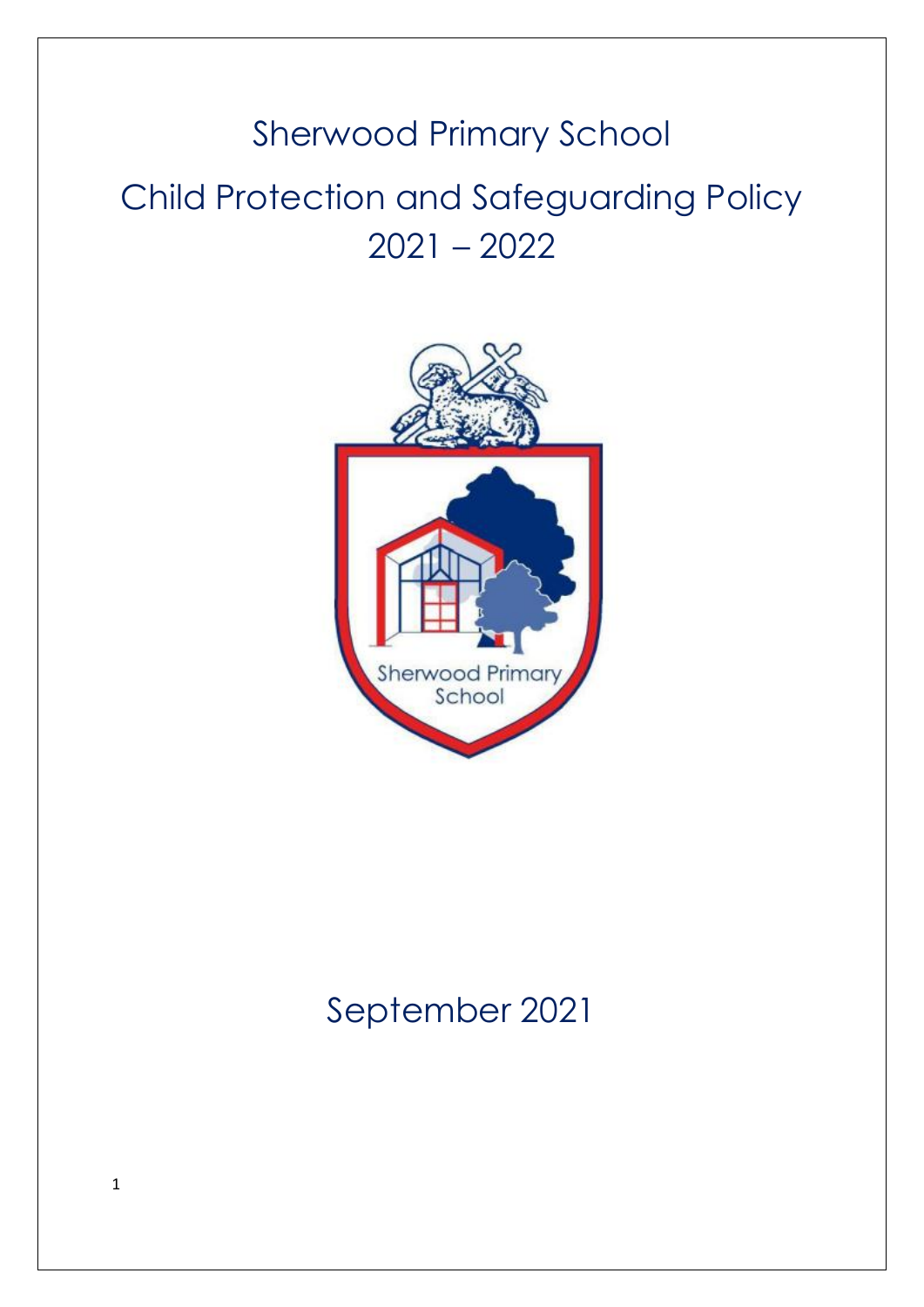| Policy Leader                | Mrs J Lumb     |
|------------------------------|----------------|
| Headteacher                  |                |
| <b>DSL</b>                   | Mrs N Hanson   |
| Deputy DSL (s)               | Miss S Barrett |
|                              | Mr P Whelan    |
|                              | Mrs J Lumb     |
| <b>Safeguarding Governor</b> | Mr M Green     |
|                              |                |
| Last Updated                 | 01/09/2021     |
| Approved by the              | 05/10/2021     |
| Governing Body               |                |
| Date of Review               | September 2022 |

| <b>Table of Contents</b>         |                                    |    |                                    |  |
|----------------------------------|------------------------------------|----|------------------------------------|--|
| 1                                | Context & Rationale                | 18 | Extremism & Radicalisation         |  |
| $\overline{2}$                   | Definition                         | 19 | Private Fostering                  |  |
| 3                                | Covid-19                           | 20 | Pupils with Family Members in      |  |
|                                  |                                    |    | Prison                             |  |
| $\overline{4}$                   | Law and Guidance                   | 21 | Peer on Peer Abuse including       |  |
|                                  |                                    |    | Sexualised Abuse                   |  |
| 5                                | Roles and Responsibilities         | 22 | Serious Violence                   |  |
| 6                                | Training and Induction             | 23 | Online Safety and Personal         |  |
|                                  |                                    |    | <b>Electronic Devices</b>          |  |
| $\overline{7}$                   | Multi-Agency Working               | 24 | Sexting & Sharing of Indecent      |  |
|                                  |                                    |    | Images                             |  |
| 8                                | <b>Early Help</b>                  | 25 | Context of Safeguarding            |  |
|                                  |                                    |    | Incidents                          |  |
| 9                                | Abuse & Neglect                    | 26 | Extra-Curricular Clubs and         |  |
|                                  |                                    |    | <b>Activities</b>                  |  |
| 10                               | Domestic Abuse                     | 27 | Alternative Provision              |  |
| 11                               | Homelessness                       | 28 | <b>Work Experience</b>             |  |
| 12                               | Children Missing from              | 29 | <b>Manging Referrals</b>           |  |
|                                  | Education                          |    |                                    |  |
| 13                               | <b>Child Criminal Exploitation</b> | 30 | Concerns about staff and           |  |
|                                  |                                    |    | safeguarding practices             |  |
| 14                               | Child Sexual Exploitation          | 31 | Allegations of Abuse against staff |  |
| 15                               | Modern Slavery                     | 32 | Safer Recruitment                  |  |
| 16                               | <b>Female Genital Mutilation</b>   | 33 | Single Central Record              |  |
| 17                               | <b>Forced Marriage</b>             | 34 | Review                             |  |
| Key Contacts. Roles and Training |                                    |    |                                    |  |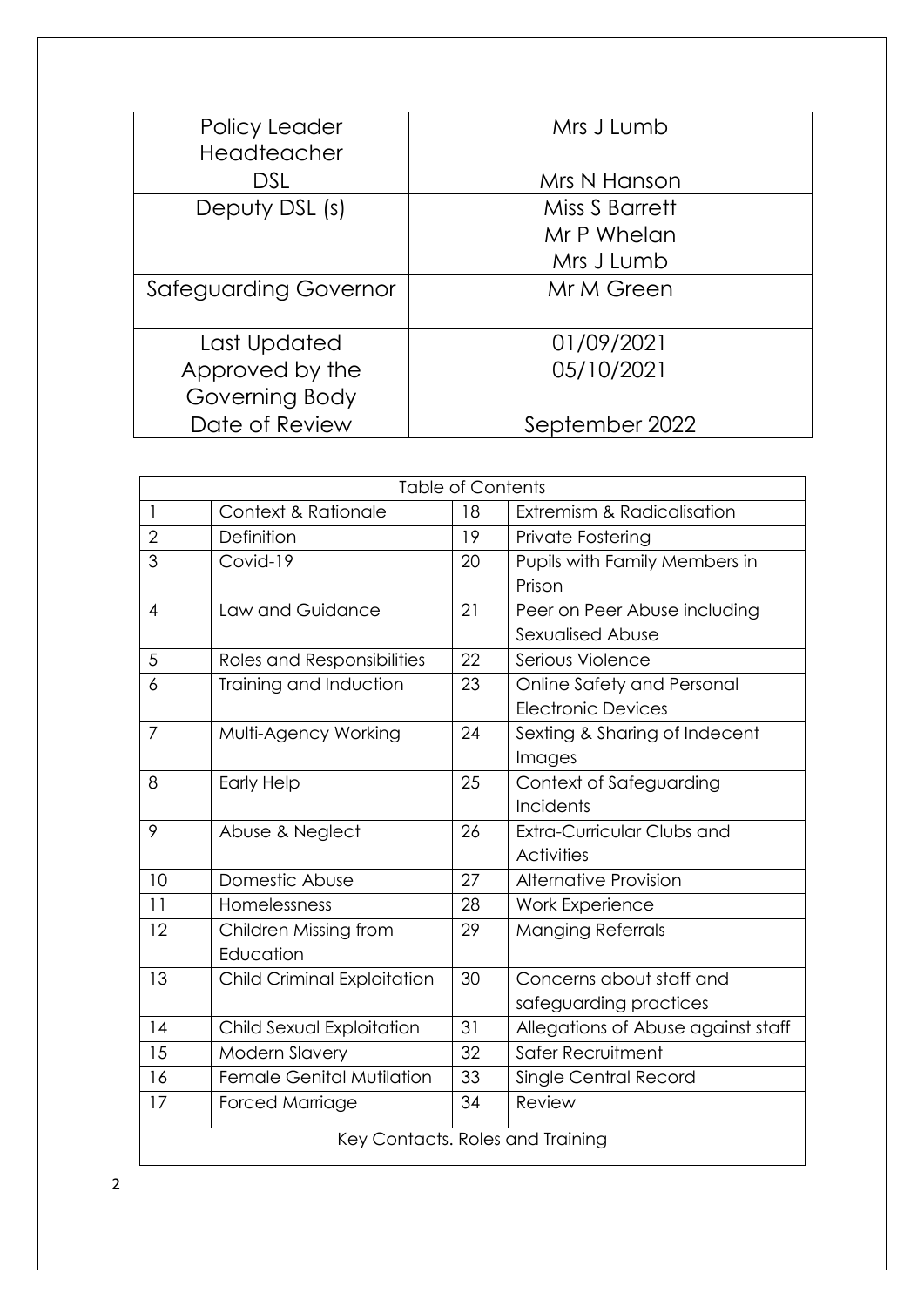# Context and Rationale

Sherwood Primary School fully recognises the contribution we can make to protect children from harm and to support and promote the welfare of all children who are pupils at our school. This policy applies to all stakeholders; this includes pupils, staff, parents, governors, volunteers, placement students and visitors.

This policy will give clear direction to all stakeholders about expectations and our legal and moral responsibility to safeguard and promote the welfare of all children at our school.

Sherwood Primary School is committed to safeguarding and promoting the physical, mental and emotional welfare of every pupil. We implement a whole-school preventative approach to managing safeguarding concerns, ensuring that the wellbeing of pupils is at the forefront of all action taken. We recognise that **no single professional can have a full picture** of a child's needs and circumstances. If children and families are to receive the right help at the right time, **everyone** who comes into contact with them has a role to play in identifying concerns, sharing information and taking prompt action.

Sherwood Primary School is a large two form entry Primary School and has a team of Senior Leaders who form our Safeguarding Team. All members of the Team are trained as Designated Senior Leaders.

This policy sets out a clear and consistent framework for delivering this promise, in line with safeguarding legislation and statutory guidance. It will be achieved by:

- Ensuring that members of the governing board, the headteacher, the safeguarding team, staff and all stakeholders understand their responsibilities under safeguarding legislation and statutory guidance, are alert to the signs of child abuse, and know to refer concerns to the DSL. In additional, to ensure that staff are aware that ANYONE can make a referral.
- Teaching pupils how to keep safe and recognise behaviour that is unacceptable.
- Identifying and making provision for any pupil that has been subject to, or is at risk of, abuse, neglect, or exploitation.
- Creating a culture of safer recruitment by adopting procedures that help deter, reject or identify people who might pose a risk to children
- Endeavour to provide a safe and welcoming environment where children are respected and valued; where the voice of the child is listened to and is paramount
- Where it is believed that a child is at risk of or is suffering significant harm, the school will follow the procedures set out by our local Safeguarding Children Partnership arrangements. [https://panlancashirescb.proceduresonline.com/chapters/contents.html#ind\\_ca](https://panlancashirescb.proceduresonline.com/chapters/contents.html#ind_cases)

[ses](https://panlancashirescb.proceduresonline.com/chapters/contents.html#ind_cases)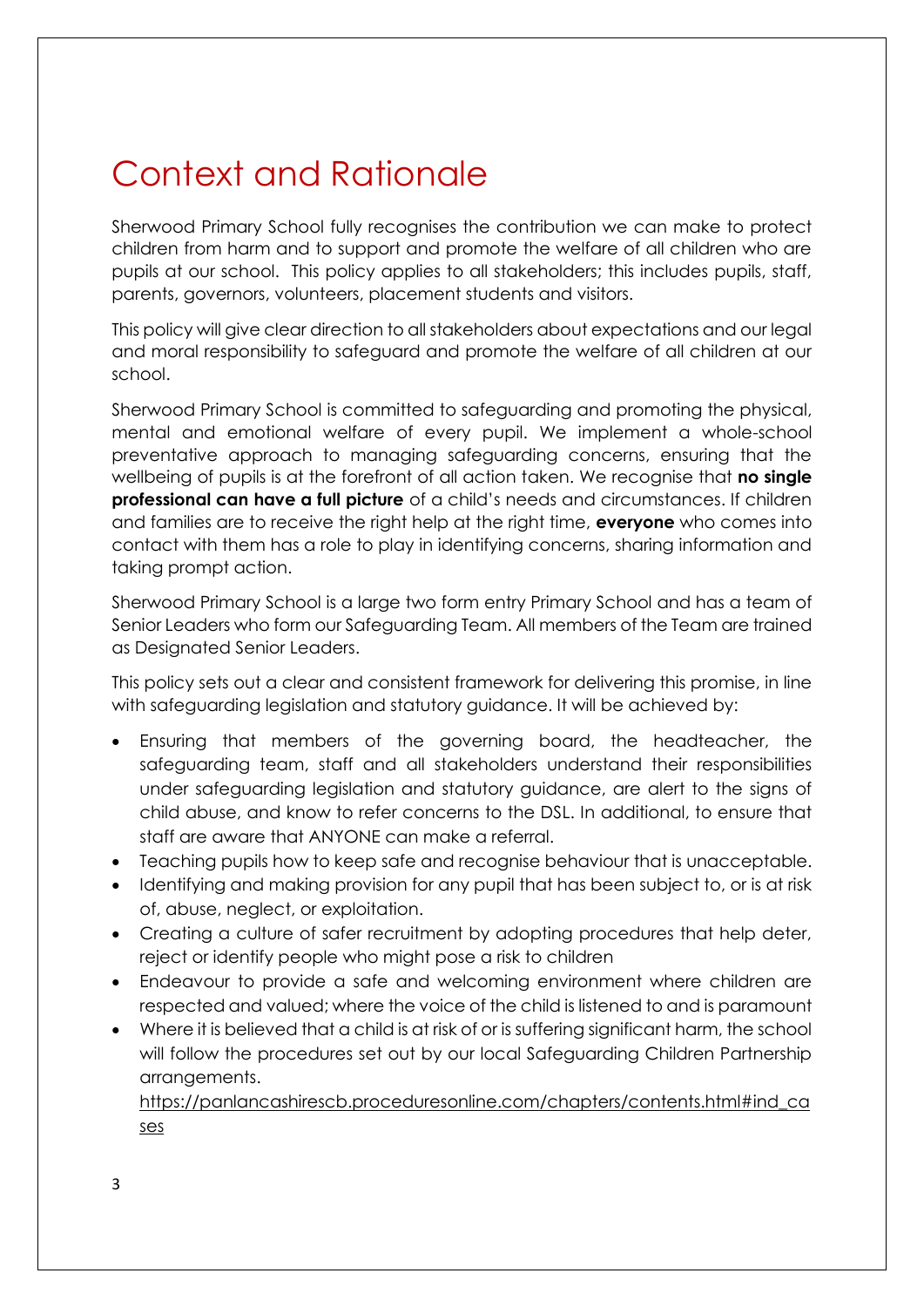# **Definitions**

The terms **"children"** and **"child"** refer to anyone under the age of 18.

The purpose of this safeguarding policy is to ensure every pupil at Sherwood Primary School is safe and protected from harm. The Department for Education (DfE) 'Keeping Children Safe in Education' (September 2021), states safeguarding and promoting the welfare of children is defined for the purposes of this guidance as:

- Protecting children from maltreatment;
- Preventing impairment of children's mental and physical health or development;
- Ensuring that children grow up in circumstances consistent with the provision of safe and effective care; and
- Taking action to enable all children to have the best outcomes

Children can abuse other children. This is generally referred to as **peer on peer abuse** and can take many forms. This can include (but is not limited to) bullying (including cyberbullying); sexual violence and sexual harassment; physical abuse such as hitting, kicking, shaking, biting, hair pulling, or otherwise causing physical harm; sexting and initiating/hazing type violence and rituals.

For the purposes of this policy, **"sexual violence"** refers to the following offences as defined under the Sexual Offences Act 2003:

- **Rape:** A person (A) commits an offence of rape if they intentionally penetrate the vagina, anus or mouth of another person (B) with their penis, B does not consent to the penetration, and A does not reasonably believe that B consents.
- **Assault by penetration:** A person (A) commits an offence if they intentionally penetrate the vagina or anus of another person (B) with a part of their body or anything else, the penetration is sexual, B does not consent to the penetration, and A does not reasonably believe that B consents.
- **Sexual assault:** A person (A) commits an offence of sexual assault if they intentionally touch another person (B), the touching is sexual, B does not consent to the touching, and A does not reasonably believe that B consents.
- **Causing someone to engage in sexual activity without consent:** A person (A) commits an offence if they intentionally cause another person (B) to engage in an activity, the activity is sexual, B does not consent to engaging in the activity, and A does not reasonably believe that B consents. This could include forcing someone to strip, touch themselves sexually, or to engage in sexual activity with a third party.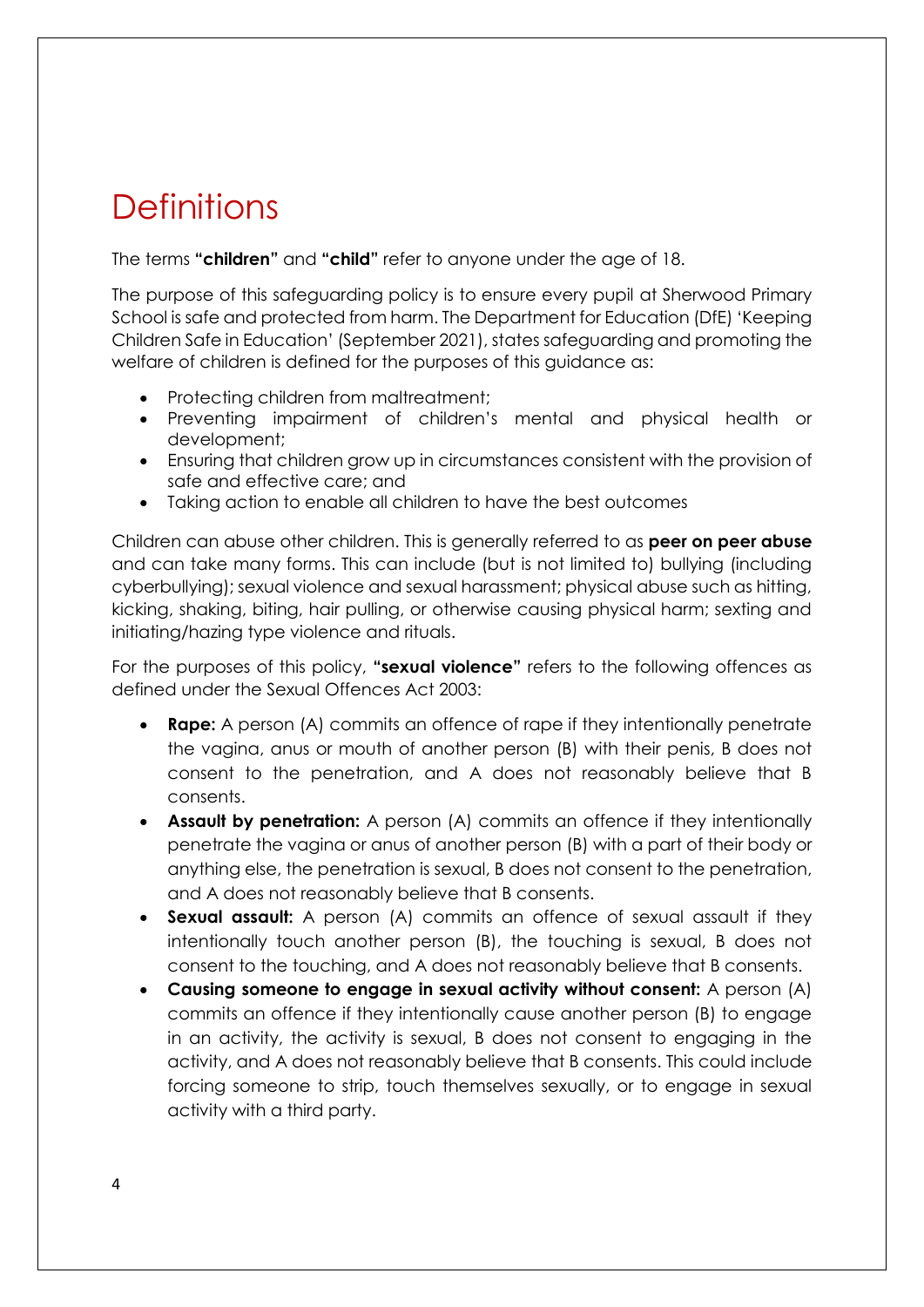For the purposes of this policy, **"sexual harassment"** refers to unwanted conduct of a sexual nature that occurs online or offline, inside or outside of school. Sexual harassment is likely to violate a pupil's dignity, make them feel intimidated, degraded or humiliated, and create a hostile, offensive, or sexualised environment. If left unchallenged, sexual harassment can create an atmosphere that normalises inappropriate behaviour and may lead to sexual violence. Sexual harassment can include, but is not limited to:

- Sexual comments, such as sexual stories, lewd comments, sexual remarks about clothes and appearance, and sexualised name-calling.
- Sexual "jokes" and taunting.
- Physical behaviour, such as deliberately brushing against someone, interfering with someone's clothes, and displaying images of a sexual nature.
- Online sexual harassment, which may be standalone or part of a wider pattern of sexual harassment and/or sexual violence. This includes:
	- The consensual and non-consensual sharing of nude and semi-nude images and/or videos.
	- Sharing unwanted explicit content.
	- Upskirting.
	- Sexualised online bullying.
	- Unwanted sexual comments and messages, including on social media.
	- Sexual exploitation, coercion, and threats.

**Upskirting** refers to the act, as identified the Voyeurism (Offences) Act 2019, of taking a picture or video under another person's clothing, without their knowledge or consent, with the intention of viewing that person's genitals or buttocks, with or without clothing, to obtain sexual gratification, or cause the victim humiliation, distress or alarm. Upskirting is a criminal offence. Anyone, including pupils and staff, of any gender can be a victim of upskirting.

**Consensual and non-consensual sharing of nude and semi-nude images and/or videos**, colloquially known as **"sexting" and "youth produced imagery"**, is defined as the sharing between pupils of sexually explicit content, including indecent imagery. **Indecent imagery** is defined as an image which meets one or more of the following criteria:

- Nude or semi-nude sexual posing
- A child touching themselves in a sexual way
- Any sexual activity involving a child
- Someone hurting a child sexually
- Sexual activity that involves animals

**Consent** is defined as having the freedom and capacity to choose to engage in sexual activity. Consent may be given to one sort of sexual activity but not another and can be withdrawn at any time during sexual activity and each time activity occurs. A person only consents to a sexual activity if they agree by choice to that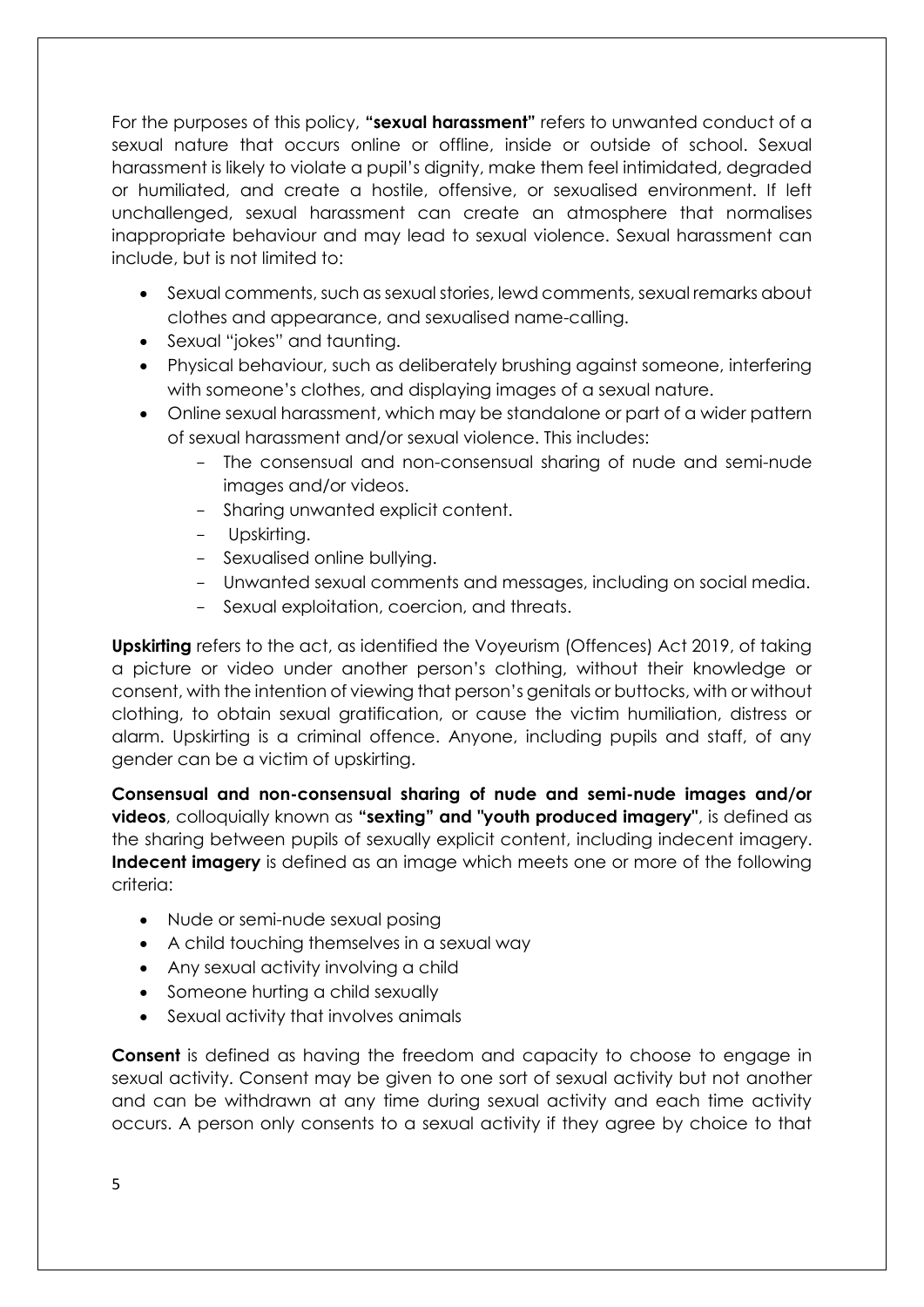activity and has the freedom and capacity to make that choice. Children under the age of 13 can never consent to any sexual activity. The age of consent is 16.

# Covid -19

Keeping Children Safe in Education 2021 (KCSIE) remains in force throughout the response to coronavirus (COVID-19). However, Sherwood Primary School recognises that further measures or adaptations to current policies and procedures may be required in response to the pandemic in 2021/22. Any such measures will be detailed and communicated through addendums to the policy, when necessary, and shared with all stakeholders. Sherwood Primary School will continue to follow local and national guidance and amend this policy if required.

# Law and Guidance

This policy has due regard to all relevant legislation and statutory guidance including, but not limited to:

- **[Education Act 2002](http://www.legislation.gov.uk/ukpga/2002/32/contents)**: Section 175 of the Education Act 2002 requires local education authorities and the governors of maintained schools and further education (FE) colleges to make arrangements to ensure that their functions are carried out with a view to safeguarding and promoting the welfare of children. Section 157 of the same act and the Education (Independent Schools Standards) (England) Regulations 2003 require proprietors of independent schools (including academies) to have arrangements to safeguard and promote the welfare of children.
- **[Working Together to Safeguard Children 2018](https://www.gov.uk/government/publications/working-together-to-safeguard-children--2)** guides education establishments of their role within inter-agency working to safeguard and promote the welfare of children. This is **the government's statutory guidance for all organisations and agencies** who work with, or carry out work related to, children in the United Kingdom.
- **[Keeping Children Safe in Education 2021](https://assets.publishing.service.gov.uk/government/uploads/system/uploads/attachment_data/file/892394/Keeping_children_safe_in_education_2020.pdf)**: The Department for Education (DfE) has updated the statutory safeguarding and child protection guidance for schools and colleges in England, Keeping children safe in education. This guidance sets out what schools and colleges in England must do to safeguard and promote the welfare of children and young people under the age of 18.
- **[Guidance for Safer Working Practice \(with Addendum April 2020\)](https://www.saferrecruitmentconsortium.org/GSWP%20COVID%20addendum%20April%202020%20final-1.pdf)**
- **[The Children Act 1989](http://www.legislation.gov.uk/ukpga/1989/41/contents) & 2004**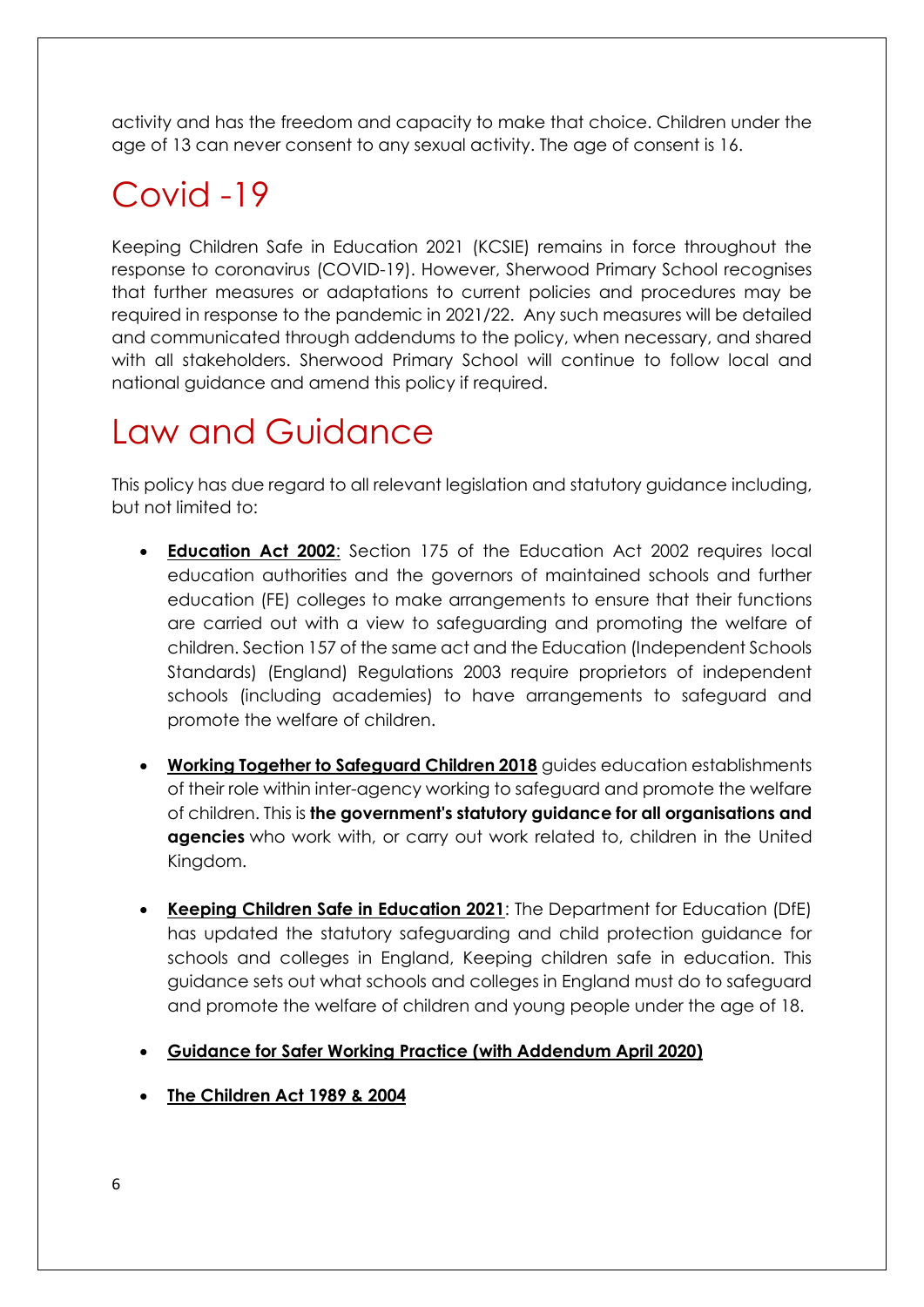- **The Prevent Duty –** The Prevent duty is **the duty in the Counter-Terrorism and Security Act 2015** that's sets out quidance for the LA and its partners to have due regard to the need to prevent people from being drawn into terrorism.
- **FGM** as set out in the Female Genital Mutilation Act 2003 ("the 2003 Act"), as amended by the Serious Crime Act 2015.

#### **Relevant Non-statutory guidance**

- DfE (2015) 'What to do if you're worried a child is being abused'
- DfE (2018) 'Information sharing'
- DfE (2017) 'Child sexual exploitation'
- DfE (2021) 'Sexual violence and sexual harassment between children in schools and colleges'
- DfE (2021) 'Recruit teachers from overseas'
- DfE (2020) 'Sharing nudes and semi-nudes: advice for education settings working with children and young people'

This policy operates in conjunction with the following school policies:

- Behaviour and Discipline, Anti-Bullying Policy, Peer and Peer Abuse Policy
- Online Safety Policy
- Data Protection Policy
- Use of Images Policy
- Whistleblowing Policy
- Staff Code of Conduct
- Staff Acceptable use agreement
- Pupil Acceptable Use Agreement

# Roles and responsibilities

**All staff** have a responsibility to:

- Consider, at all times, what is in the best interests of the pupil with a **childcentred approach**
- Contribute to, and maintain a **high safeguarding ethos** within the setting, with safeguarding pupils at the forefront of practice at all times
- Ensure ALL children have opportunities to communicate and know that they are **listened to**
- Contribute to **providing a curriculum** which will equip children with the skills to keep themselves safe and develop an attitude which will enable them to enter adulthood successfully and reach their full potential
- Establish effective, supportive, and **positive relationships** with parents, carers, pupils and other professionals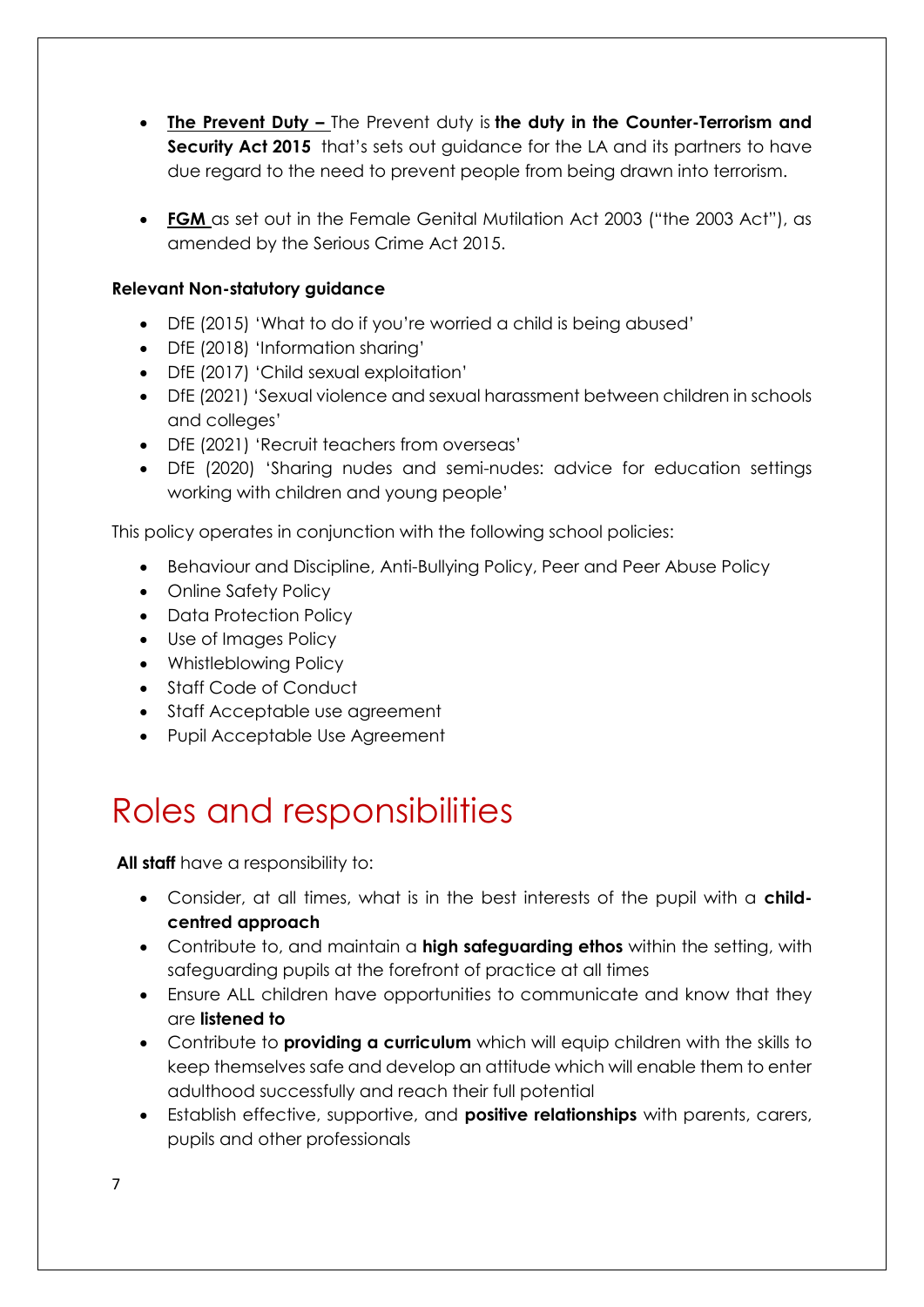- Maintain an attitude of **'it could happen here'** where safeguarding is concerned
- Be proactive to provide a **safe environment** in which pupils can learn
- Be prepared to **identify** pupils or families who may benefit from **early help**
- Be aware of the **school's individual procedures** that support safeguarding, including all policies, internal reporting procedures, information and training provided
- Be aware of the role and **identity of the DSL** and deputy DSLs and seek them for advice if required
- Undertake **safeguarding training**, including online safety training, during induction and subsequently on a regular basis, including receiving bulletins, emails and briefings
- Be aware of the **local early help process** and understand their role in it.
- Be aware of, and understand, the process for making referrals to Children's Social Care, understanding that **anyone can make a referral**
- Understand how to make a referral to CSC and/or the police immediately, if at any point there is **a risk of immediate serious harm to a child**
- Be aware of and **understand the procedure to follow** in the event that a child confides they are being abused, exploited or neglected, in a timely manner
- Maintain appropriate **levels of confidentiality** when dealing with individual cases
- **Reassure victims** that they are being taken seriously, that they will be supported, and that they will be kept safe.
- Be aware of **safeguarding issues** that can put pupils at risk of harm.
- **Be aware of behaviours linked to issues** such as drug-taking, alcohol misuse, deliberately missing education, and sharing indecent images, and other signs that pupils may be at risk of harm
- Be fully aware of the importance of **mental health in relation to safeguarding** and that all staff should also be aware that mental health problems can, in some cases, be an indicator that a child has suffered or is at risk of suffering abuse, neglect or exploitation.

#### **Teachers, including the headteacher, have a responsibility to:**

Safeguard pupils' wellbeing and maintain public trust in the teaching profession as part of their professional duties, as outlined in the '**Teachers' Standards'**.

### **The governing body has a duty to:**

- Take **strategic leadership responsibility** for the school's safeguarding arrangements
- Ensure that the school **complies with its duties** under the above child protection and safeguarding legislation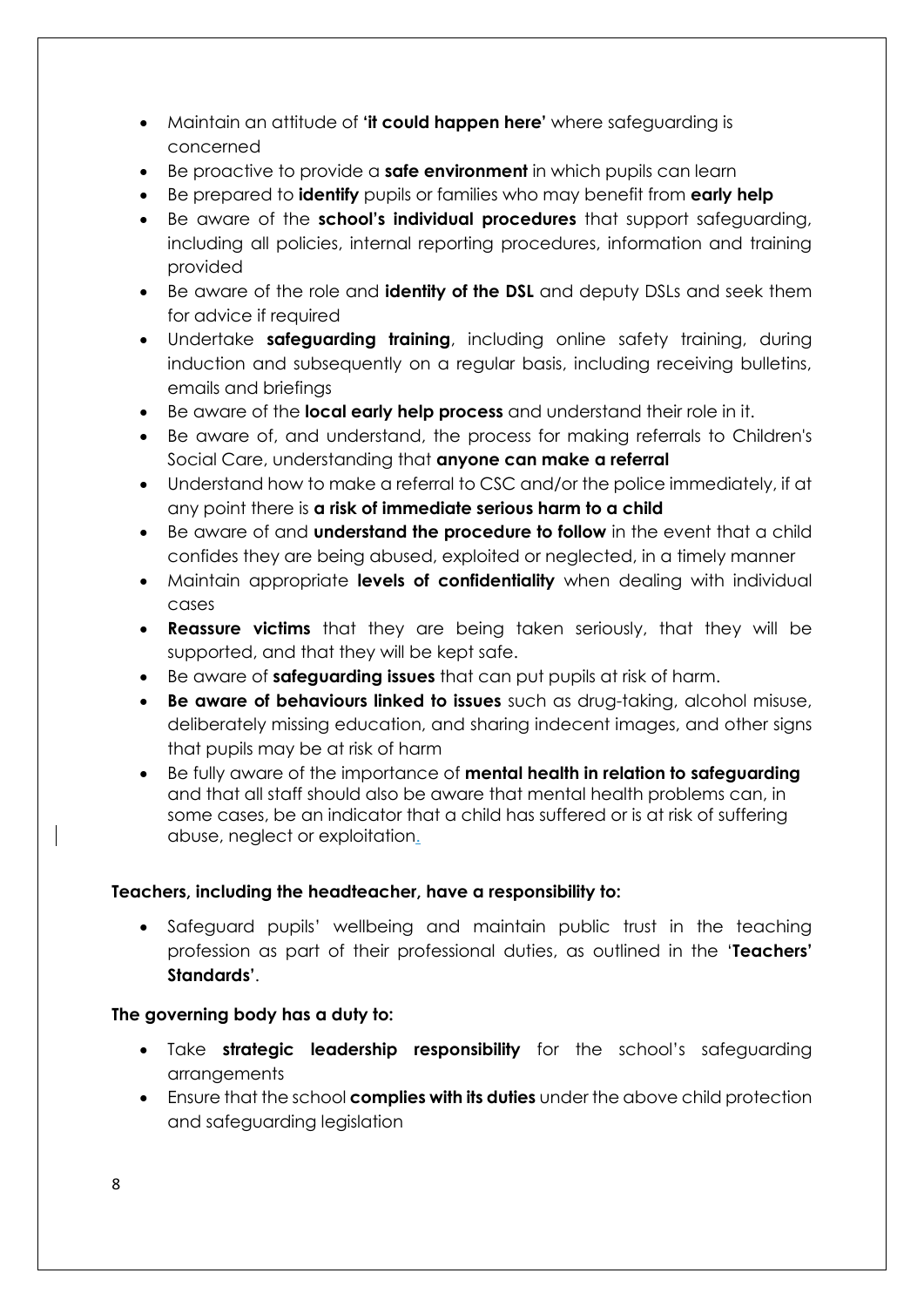- Comply with its obligations under section 14B of the Children Act 2004 to **supply the local safeguarding arrangements with information** to fulfil its functions
- Ensure that staff working directly with children **read and understand** at least Part one of KCSIE
- Ensure a **named Governor takes leadership responsibility** for safeguarding arrangements
- Appoint a member of staff from the SLT to the **role of DSL** and one or more deputy DSLs to provide support, and ensure that they are trained to the same standard as the DSL and that the roles are explicit in their job description(s). Ensure the provision of appropriate support, funding, training, resources, and time to carry out their role
- Facilitate and support a **whole-school approach to safeguarding**; this includes ensuring that safeguarding and child protection are at the forefront and **ethos** remains consistently high
- Ensure **systems are in place so that children to confidently report abuse**, knowing that their concerns will be treated seriously, and they can safely express their views and give feedback; these systems will be well-promoted, easily understood, and easily accessible. Ensure that the **voice of the child** is heard and acted upon.
- Ensure **effective and appropriate policies** and procedures in place
- Make sure that **pupils are taught about safeguarding**, including protection against dangers online (including when they are online at home), through teaching and learning opportunities, as part of providing a broad and balanced curriculum
- Adhere to statutory responsibilities by conducting **pre-employment checks on staff** who work with children
- Ensure the school has **clear systems and processes in place for identifying possible mental health problems in pupils,** including clear routes to escalate concerns and clear referral and accountability systems
- Make sure that at least one person on any recruitment panel has undertaken **safer recruitment training**
- Ensure that **all staff receive safeguarding and child protection training** updates, e.g. emails, as required, but at least annually, including a thorough induction
- Confirm that there are transparent procedures in place to handle **allegations against staff,** supply staff, volunteers and contractors
- Confirm that there are **procedures in place to make a referral to the DBS** and the Teaching Regulation Agency (TRA), where appropriate, if a person in regulated activity has been dismissed or removed due to safeguarding concerns or would have been had they not resigned
- Ensure that appropriate disciplinary procedures are in place, as well as **policies pertaining to the behaviour of pupils and staff**
- Ensure that **procedures are in place to eliminate unlawful discrimination**, harassment and victimisation, including those in relation to peer-on-peer abuse.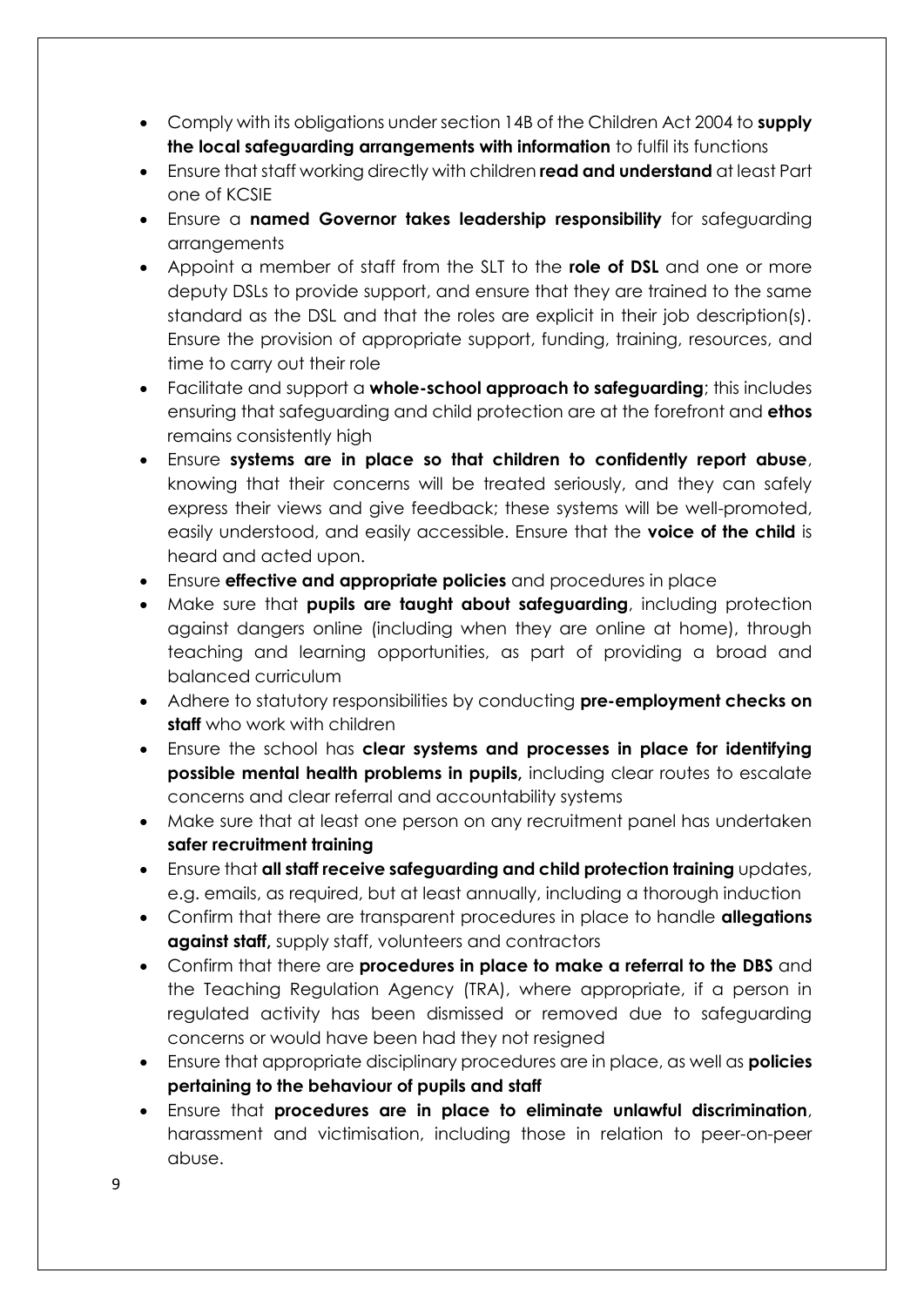- Appoint a **designated teacher to promote the educational achievement of CLA** and ensure that this person has undergone appropriate training
- Ensure that the **appropriate level of check** is completed on Governors
- Create a culture where **staff are confident to challenge** senior leaders over any safeguarding concerns
- Ensure that **children are safe online** by ensuring that appropriate filters and monitoring systems are in place [\(Please click here for further information\)](http://www.sherwood.lancs.sch.uk/page/online-safety/34061)
- Ensure that **safeguarding is embedded within the curriculum**
- Ensure staff in school are aware of, and policies are personalised to reflect, an understanding of specific issues such as **peer on peer abuse** and safeguarding children with disabilities and special educational needs
- Ensure that all practice and procedures operate with the best interests of the child at the centre with a **firm child centred approach.**

### **The DSL has a duty to:**

- Take **lead responsibility for safeguarding** and child protection, including online safety, creating and maintaining a highly visible safeguarding culture
- Provide **advice, support and expertise to other staff** on child welfare, safeguarding and child protection matters.
- **Take part in strategy discussions,** inter-agency meetings and Child Protection Conferences and/or support other staff to do so.
- **Contribute to the** assessment of children, and/or support other staff to do so
- **Be available** during school hours for staff to discuss any safeguarding concerns
- Arrange, alongside the school, adequate and **appropriate cover** for any activities outside of school hours or terms.
- Refer cases:
	- To CSC where abuse and neglect are suspected, and support staff who make referrals CSC
	- To the Channel programme where radicalisation concerns arise, and support staff who make referrals to the Channel programme
	- To the DBS where a person is dismissed or has left due to harm, or risk of harm, to a child.
	- To the police where a crime may have been committed, in line with the National Police Chiefs' Council (NPCC) guidance
	- And to any other appropriate identified agency or partner.
- Act as a **point of contact** with the multi-agency partners
- Ensure **effective communication** and information sharing (when appropriate) between the Safeguarding Team and Governor.
- Liaise with staff when deciding whether to make a referral by **liaising with relevant agencies** so that children's needs are considered holistically
- Liaise with the **senior mental health lead** and, where available, the Mental Health Support Team, where safeguarding concerns are linked to mental health.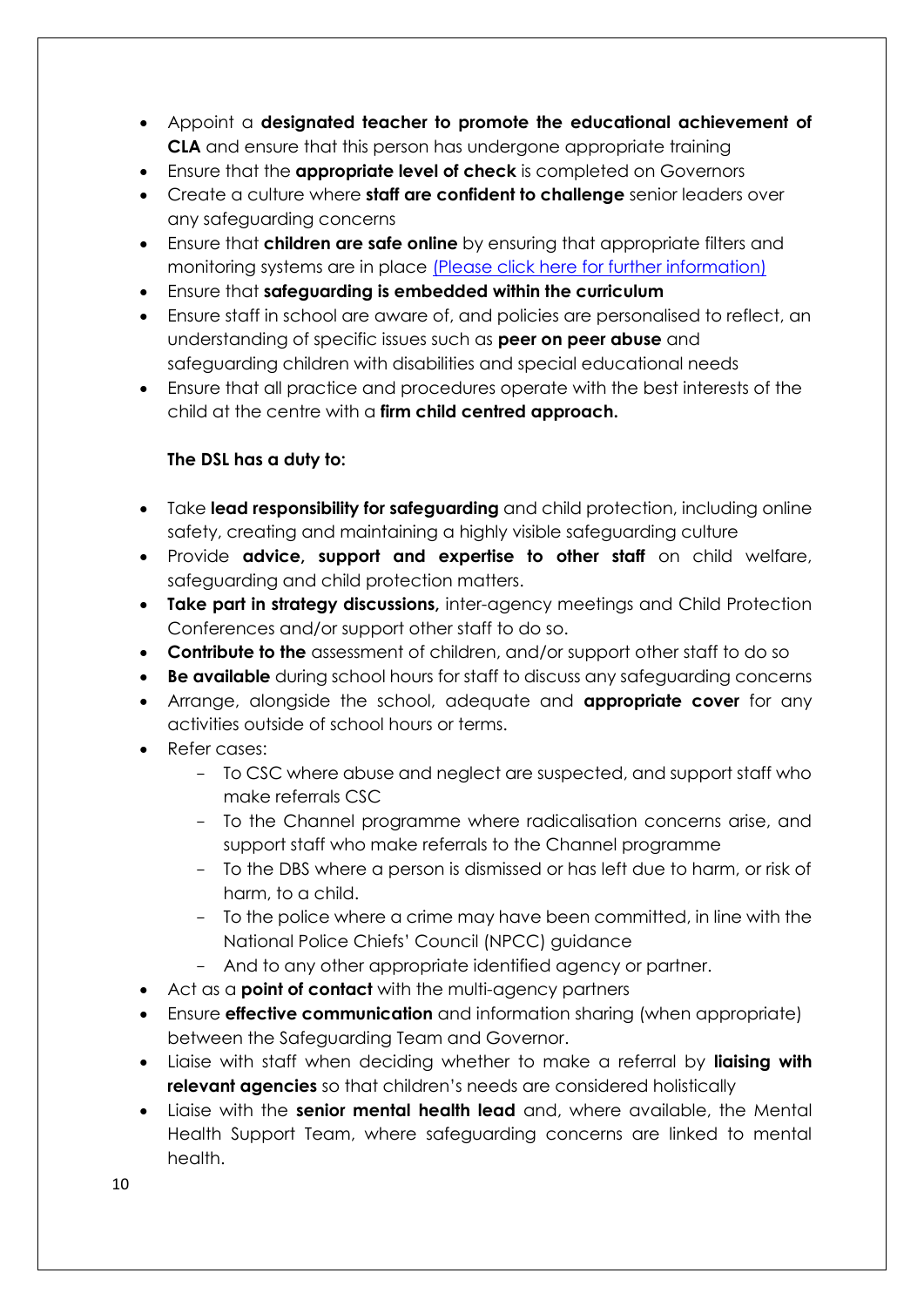- Promote **supportive engagement with parents** in safeguarding and promoting the welfare of children, including where families may be facing challenging circumstances
- Work with relevant staff, **taking lead responsibility for promoting educational outcomes** for children, by understanding the lasting impact that adversity and trauma can have on children's behaviour, mental health and wellbeing, knowing the safeguarding and child protection issues that children in need are experiencing, or have experienced, and identifying the impact that these issues might be having on their attendance, engagement and achievement at school. This includes:
	- Ensuring that the school knows which pupils have or had a social worker
	- Understanding the academic progress and attainment of these pupils
	- Maintaining a culture of high aspirations for these pupils
	- Supporting teachers to provide additional academic support or reasonable adjustments to help these pupils reach their potential
- Ensure that **child protection files are kept updated** and secure, monitoring the quality and accuracy of logs
- Ensure that a pupil's child protection **file is transferred** as soon as possible, and within five days, when transferring to a new school, and consider any additional information that should be shared to support a child's journey
- Ensure **all stakeholders understand the Child Protection Policy**, Keeping Children Safe in Education 2021 and internal procedures to report any concerns are transparent and understood by all. Ensure this information is given in **induction** and at regular intervals/ training
- Work with the governing board to ensure the school's Child Protection and **Safeguarding Policy is reviewed annually**, and the procedures are updated and reviewed regularly
- Ensure the school's **Child Protection and Safeguarding Policy is available publicly**, ensure that parents are aware of schools' responsibilities regarding safeguarding and child protection
- Undergo **DSL training**, and update this training at least every two years to remain compliant
- Ensure opportunities for **further training** and opportunities for upskilling are taken
- Encourage a culture of listening to children promoting **the voice of the child**
- **Recognise the importance of information sharing**, including within school, with other schools and with the safeguarding partners and other agencies by understanding relevant data protection legislation and regulations, especially the Data Protection Act 2018 and the UK GDPR
- Undertake **Prevent** awareness training
- Be provided with appropriate support and **supervision** in order to carry out the role safely and effectively
- Liaise with the Local Authority Personal Advisors for any Care Leavers.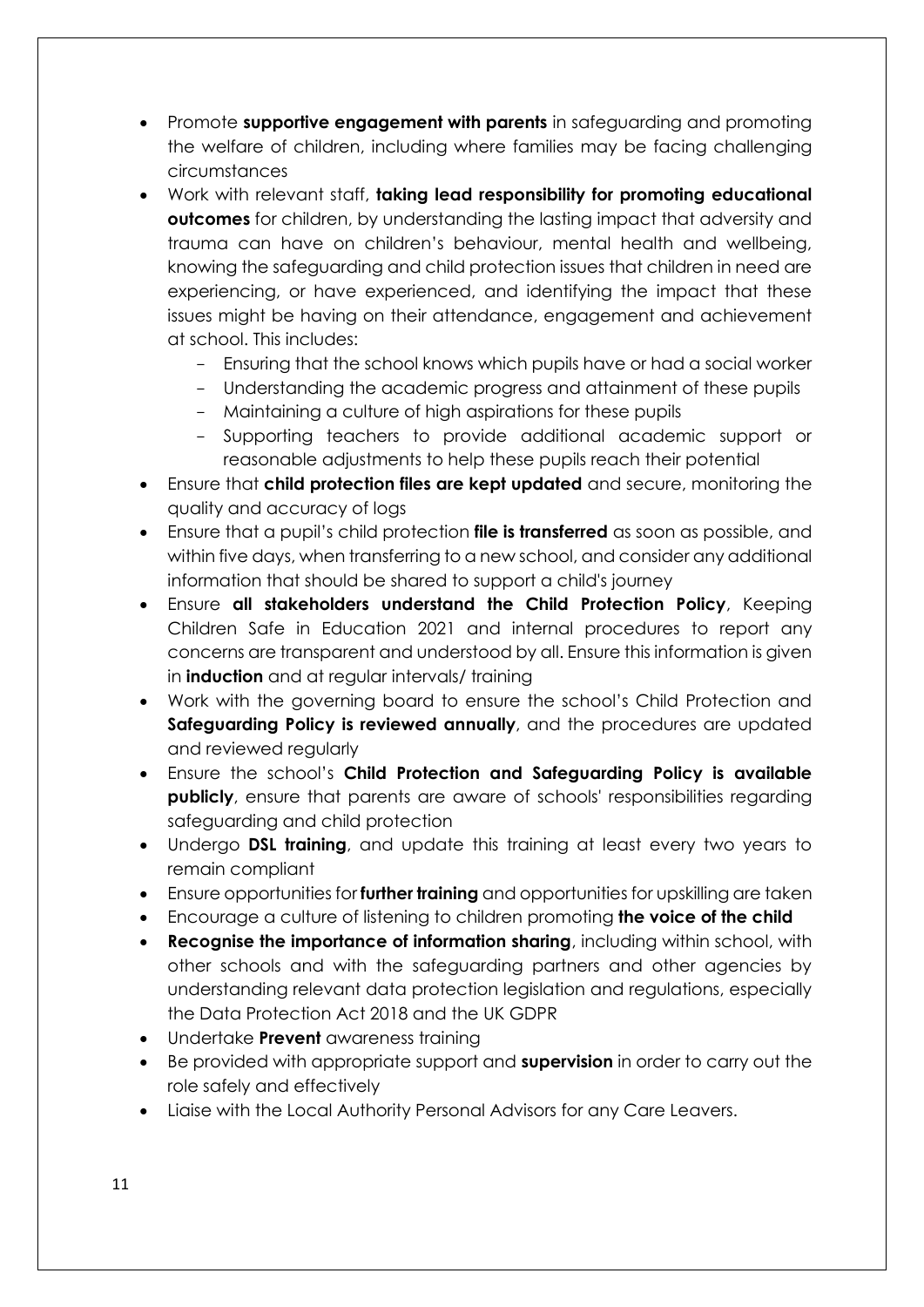Sherwood Primary School recognises that Deputy DSL's must be trained to same standard as the DSL.

**The designated teacher** has a responsibility for promoting the educational achievement of CLA and previously CLA (PLAC), and for children who have left care through adoption, special guardianship or child arrangement orders or who were adopted from state care outside England and Wales. In our setting, this is Mrs N Hanson.

# Training and Induction

Sherwood Primary School recognises the importance of ongoing staff training and development to keep staff aware of emerging issues and keeping the ethos of safeguarding high. Everybody has a role to play in safeguarding our children and we strive to ensure all staff are well informed and know what to do if they have any concerns. Staff members will undergo safeguarding and child protection training at induction, which will be updated on a regular basis and/or whenever there is a change in legislation.

The induction training will cover all documentation enclosed in our Safeguarding Portfolio. This will include:

- The Child Protection and Safeguarding Policy
- The Peer-on-Peer Abuse and procedures.
- The Staff Code of Conduct
- Part one of 'Keeping children safe in education' (KCSIE) (or Annex A, if appropriate).
- The Behaviour Policy.
- The Attendance Policy, including the safeguarding response to children who go missing from education.
- Appropriate child protection and safeguarding training, including online safety training.
- Information about the role and identity of the DSL and deputy DSL(s)
- How to record concerns through CPOMS or paper format (if appropriate to role)
- *Ensure records are kept of all inductions*

Following induction, Sherwood Primary School recognises the need to ensure continual, effective training to staff and other stakeholders. We will ensure:-

- ALL staff and volunteers will receive Safequarding Training (at least) annually
- The DSL/s will provide ALL staff, volunteers and governors with regular safeguarding updates
- ALL staff, volunteers and governors will read and show an understanding of any updates that are provided
- DSLs will attend DSL training every 2 years and update their knowledge, skills and understanding of relevant safeguarding issues on a regular basis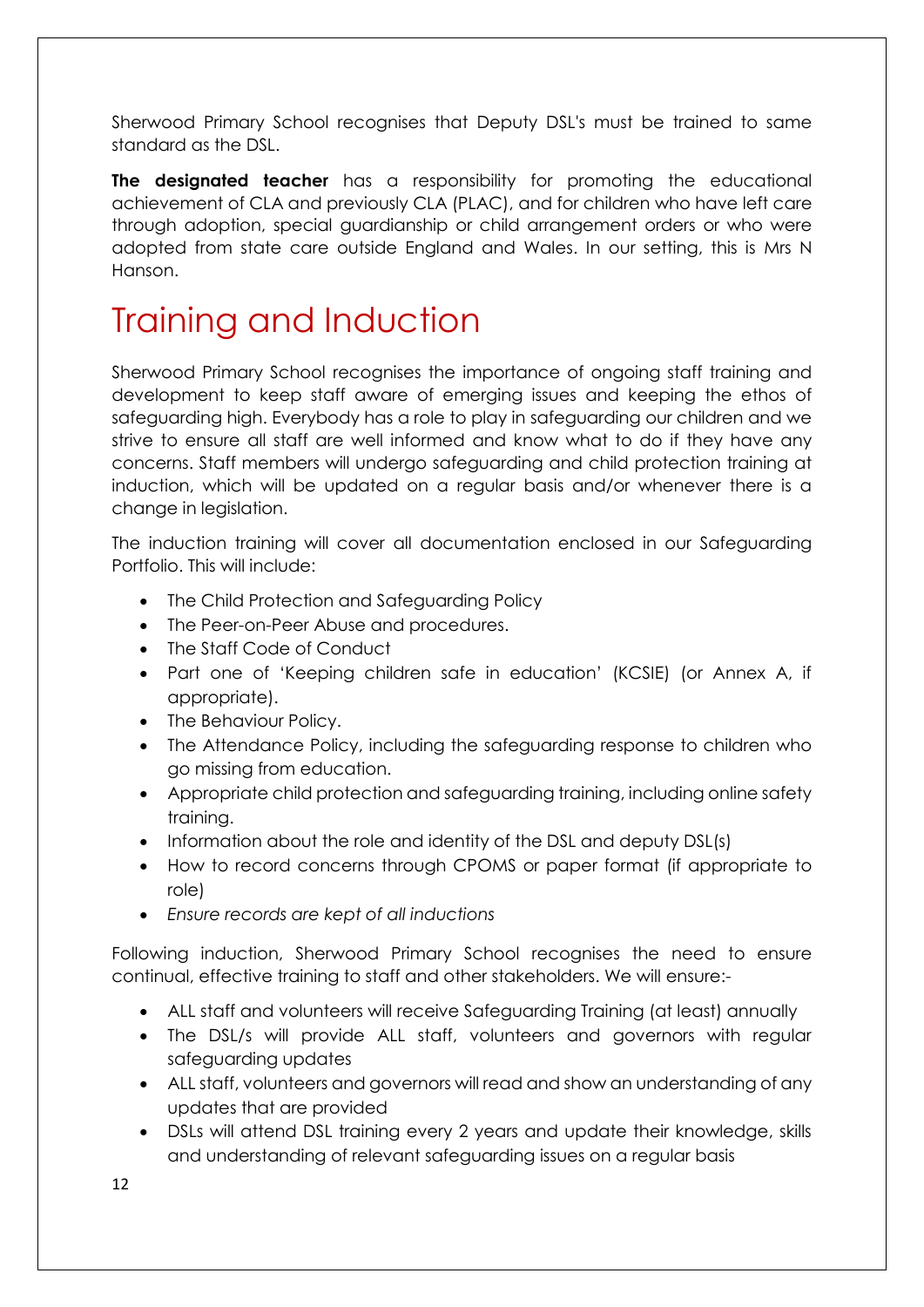- The DSL will undertake Prevent awareness training
- At least one member of staff and one governor will attend Safer Recruitment Training. This will be renewed at least every 5 years
- ALL staff, volunteers and governors will undertake any additional specialised training on matters such as Child Sexual Exploitation, Prevent, Peer on Peer abuse, Online Safety, FGM etc as is deemed necessary by the Safeguarding Team and that is particularly relevant to the context and needs of the setting
- any staff member will discuss any specific training requirements or gaps in knowledge or understanding with the DSL/s
- Staff will receive opportunities to contribute towards and inform the safeguarding arrangements in the school
- Detailed records will be held of staff safeguarding training and ensure that no training becomes out of date.

# Multi-Agency Working

The school contributes to multi-agency working as part of its statutory duty. The school is aware of and will follow the local safeguarding arrangements. Further details on [www.lancashiresafeguarding.org.uk](http://www.lancashiresafeguarding.org.uk/)

The school will be fully engaged, involved, and share information with local safeguarding arrangements. Once the school is named as a relevant agency by local safeguarding partners, it will follow its statutory duty to cooperate with the published arrangements in the same way as other relevant agencies.

The school will work with Children & Family Well – Being Team, CSC, the Police, Health services and other relevant partners and agencies for the benefit of families and children ensuring contribution to multi-agency plans to provide additional support.

Where a need for early help is identified, the school will allow access for CSC from the host LA and, where appropriate, a placing LA, for that LA to conduct (or consider whether to conduct) a section 17 or 47 assessment.

Sherwood Primary School also recognises the particular importance of inter-agency working in identifying and preventing CSE and CCE.

#### **Information sharing**

The school recognises the importance of proactive information sharing between professionals and local agencies in order to effectively meet pupils' needs and identify any need for early help.

Considering the above, staff will be aware that whilst the UK GDPR and the Data Protection Act 2018 place a duty on schools to process personal information fairly and lawfully, they also allow for information to be stored and shared for safeguarding purposes – data protection regulations do not act as a barrier to sharing information where failure to do so would result in the pupil being placed at risk of harm.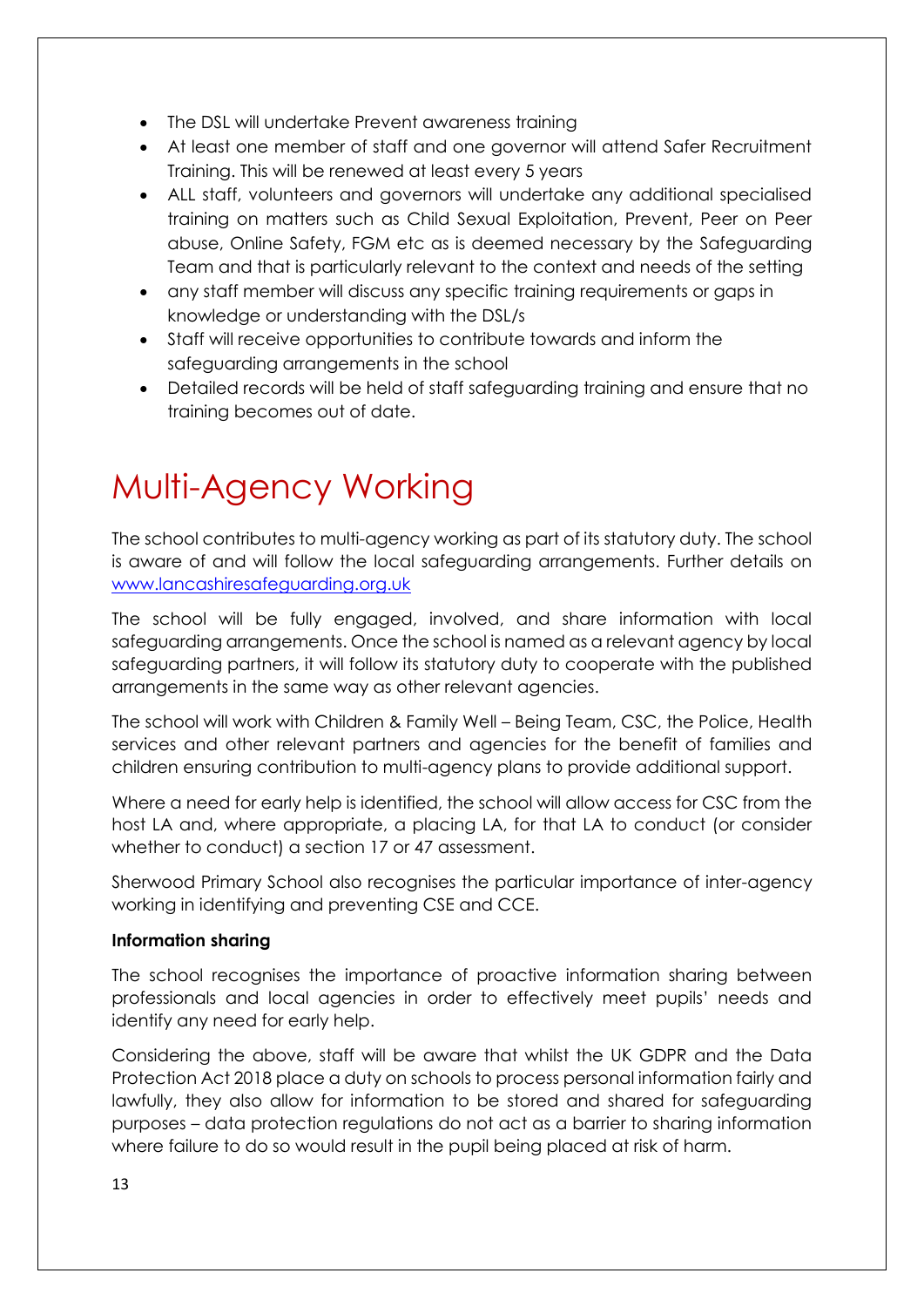**Staff members will ensure that fear of sharing information does not stand in the way of their responsibility to promote the welfare and safety of pupils.** If staff members are in doubt about sharing information, they will speak to the DSL or deputy DSL(s).

# Early help

Early help means providing support as soon as the need emerges, at any point in a child's life. Staff at Sherwood Primary School recognise that any professional can provide early help. Any pupil or family may benefit from early help, but staff will be alert to the potential need specifically for early help for pupils who:

- Are disabled, have certain health conditions, or have specific additional needs
- Have SEND, regardless of whether they have a statutory EHC plan
- Have mental health needs
- Are young carers.
- Show signs of being drawn into anti-social or criminal behaviour, including gang involvement and association with organised crime groups or county lines
- Are frequently missing or going missing from care or from home
- Are at risk of modern slavery, trafficking, or sexual or criminal exploitation
- Are at risk of being radicalised
- Is misusing drugs or alcohol
- Have family members in prison, or are affected by parental offending
- Are in a family circumstance presenting challenges for them, such as drug and alcohol misuse, adult mental health problems, or domestic abuse
- Misuse drugs or alcohol.
- Have returned home to their family from care
- Are at risk of HBA, such as FGM or forced marriage.
- Are privately fostered.
- Are persistently absent from education, including persistent absences for part of the school day
- Show any other early signs of abuse, neglect any other identified reason not listed above that requires extra support or intervention to improve outcomes for families and children.

The DSL or a Deputy DSL will take the lead where early help is appropriate and consent has been gained. This includes liaising with other agencies and setting up an interagency assessment as appropriate. The local early help process will be followed as required to help provide the right, effective support at the right time.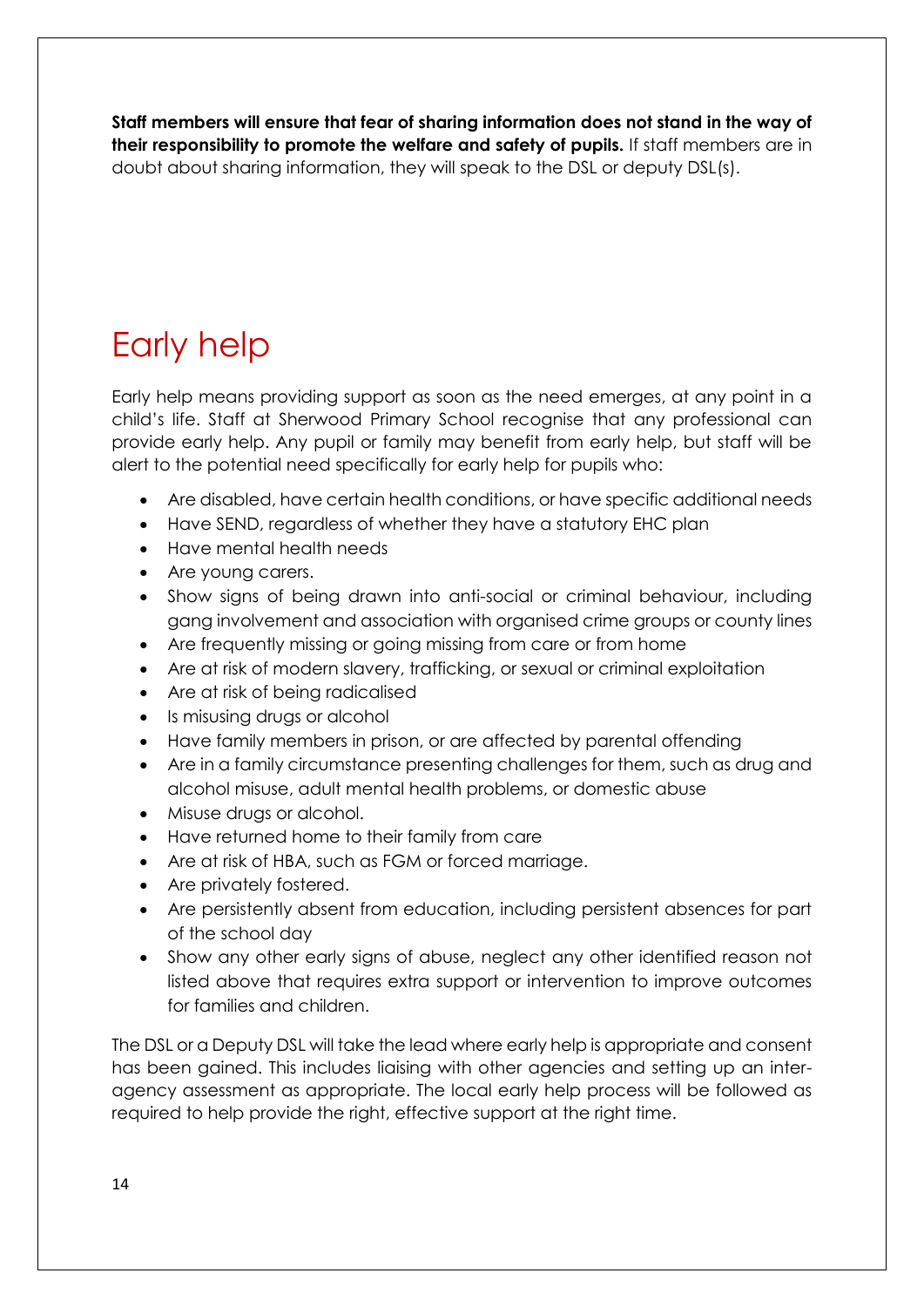Staff may be required to support other agencies and professionals in an early help assessment, in some cases acting as the lead practitioner. Any such cases will be kept under constant review assessing the impact of the support.

#### **We therefore ensure that:**

- All staff and volunteers can identify the risk factors that indicate a family or pupil may benefit from Early Help and can follow school procedures to share this with the DSL
- DSLs will undertake a Family Early Help Assessment, when appropriate, to identify what Early Help is required
- DSLs will signpost and refer to appropriate support agencies
- DSLs will lead on TAF meetings where is it appropriate for them to do so
- DSLs will follow the local safeguarding processes and refer to Children's Social Care where Early Help has not been successful in reducing risk and meeting unmet needs using **[Lancashire Continuum of Need and Thresholds Guidance](http://www.lancashiresafeguarding.org.uk/resources/assessment-and-referral.aspx)**

### Abuse and neglect

**Abuse** is defined as a form of maltreatment of a child which involves inflicting harm or failing to act to prevent harm. Children may be abused in a family, institutional or community setting by those known to them or by others, e.g. via the internet. Abuse can take place wholly online, or technology may be used to facilitate offline abuse. Children may be abused by one or multiple adults or other children.

**Physical abuse** is defined as a form of abuse which may involve actions such as hitting, shaking, throwing, poisoning, burning or scalding, drowning, suffocating, or otherwise causing physical harm to a child. Physical abuse can also be caused when a parent fabricates the symptoms of, or deliberately induces, illness in a child. Staff are aware of Female Genital Mutilation, a form of Physical abuse.

**Emotional abuse** is defined as the persistent emotional maltreatment of a child such as to cause severe and adverse effects on the child's emotional development. This may involve conveying to a child that they are worthless, unloved, inadequate, or valued only insofar as they meet the needs of another person. It may include not giving the child the opportunities to express their views, deliberately silencing them, 'making fun' of what they say or how they communicate. It may feature age or developmentally inappropriate expectations being imposed on children, such as interactions that are beyond their developmental capability, overprotection and limitation of exploration and learning, or preventing the child from participating in normal social interaction. **It may involve seeing or hearing the ill-treatment of another.** It may involve serious bullying, including cyberbullying, causing the child to frequently feel frightened or in danger, or the exploitation or corruption of children. Some level of emotional abuse is involved in all types of maltreatment of a child, but it may also occur alone.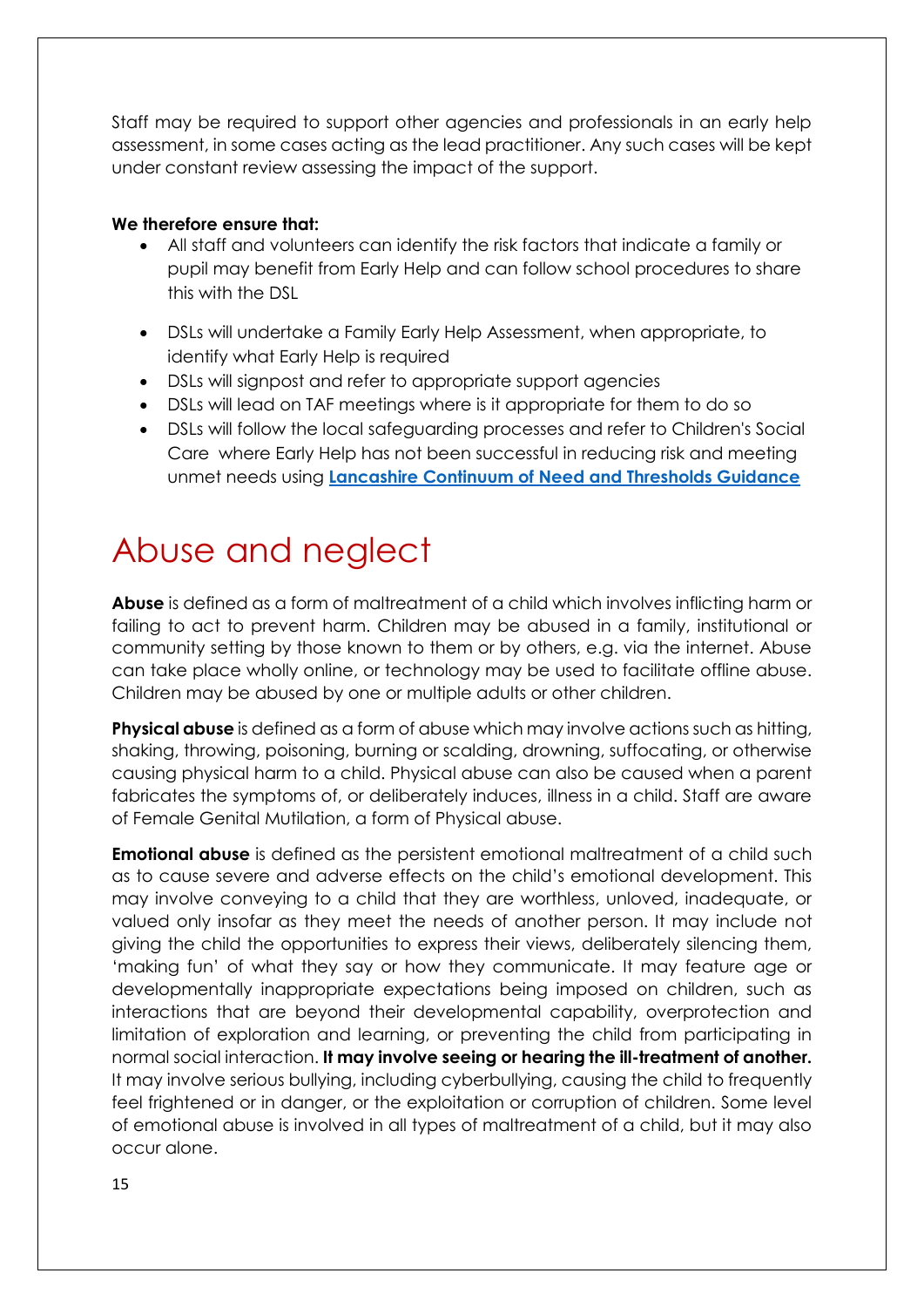**Sexual abuse** is defined as abuse that involves forcing or enticing a child to take part in sexual activities, not necessarily involving violence, and regardless of whether the child is aware of what is happening. This may involve physical contact, including assault by penetration, or non-penetrative acts, such as masturbation, kissing, rubbing, and touching outside of clothing. It may also include non-contact activities, such as involving children in looking at, or in the production of, sexual images, encouraging children to behave in sexually inappropriate ways, or grooming a child in preparation for abuse. Sexual abuse can be perpetrated by people of any gender and age.

**Neglect** is defined as the persistent failure to meet a child's basic physical and/or psychological needs, likely to result in serious impairment of a child's health or development. This may involve a parent or carer failing to provide a child with adequate food, clothing or shelter (including exclusion from home or abandonment); failing to protect a child from physical or emotional harm or danger; failing to ensure adequate supervision (including through the use of inappropriate caregivers); or failing to ensure access to appropriate medical care or treatment. It may also include neglect of, or unresponsiveness to, a child's basic emotional needs.

- All staff will be aware of the indicators of abuse and neglect and be vigilant and always raise concerns with the DSL. All staff, especially the DSL and deputy DSL(s), will be aware that safeguarding incidents and/or behaviours can be associated with contextual factors outside the school and/or can occur between children outside of these environments; this includes being aware that pupils can at risk of abuse or exploitation in situations outside their families (extra-familial harms.)
- All staff will be aware that technology is a significant component in many safeguarding and wellbeing issues, including online abuse, cyberbullying, radicalisation and the sharing of indecent images.
- ALL staff understand that children who perpetrate abuse or display harmful behaviour should be treated as victims first and foremost and supported in the same way a victim of abuse would be supported - Risk Assessments will be undertaken where a child's behaviour poses a risk to others, themselves or the environment.
- ALL staff and volunteers understand that there are specific and emerging ways in which children can be abused and are aware of these specific issues, reporting any concerns, in the appropriate manner to the DSL. Specific issues include (but are not limited to):

### Domestic abuse

16 In line with the Domestic Abuse Act 2021, **domestic abuse** is defined as abusive behaviour of a person towards another person where both are aged 16 or over and are personally connected. **Abusive behaviour** includes physical or sexual abuse,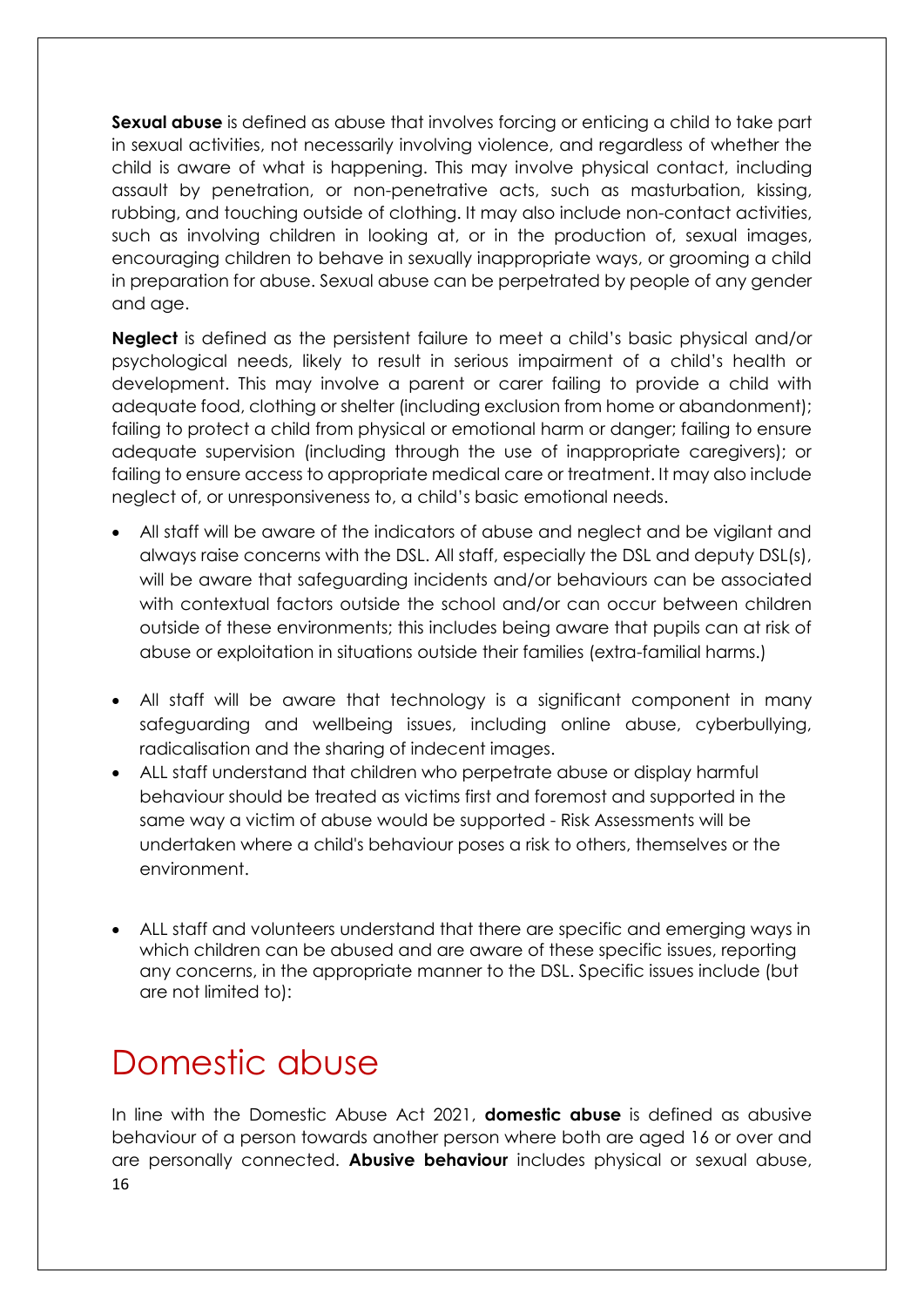violent or threatening behaviour, controlling or coercive behaviour, economic abuse, psychological or emotional abuse, or another form of abuse.

The school will recognise the serious, long lasting emotional impact of domestic abuse on children, as victims in their own right, if they see, hear or experience the effects of domestic abuse. All staff will be aware of the signs of domestic abuse and follow the appropriate safeguarding procedures where concerns arise.

Sherwood Primary School has commitment to Operation Encompass and informing all stakeholders of the initiative. The lead person for Operation Encompass is Mr P Whelan (Deputy DSL) [www.operationencompass.org](http://www.operationencompass.org/)

# Homelessness

The DSL and deputy DSL(s) are aware of the contact details and referral routes into the Local Housing Authority so that concerns and support over homelessness can be raised as early as possible. Indicators that a family may be at risk of homelessness include:

- Household debt
- Rent arrears
- Domestic abuse
- Anti-social behaviour
- Any mention of a family moving home because "they have to" or frequent moves.

Referrals to the Local Housing Authority do not replace referrals to CSC where a child is being harmed or at risk of harm. For 16- and 17-year-olds, homelessness may not be family-based and referrals to CSC will be made as necessary where concerns are raised.

# Children missing from education

Staff will be aware a child going missing from school is a potential indicator of abuse or neglect and, as such, these children are increasingly at risk of being victims of harm, sexual and criminal exploitation, forced marriage, female genital mutilation or radicalisation. Staff will monitor pupils that go missing from the school, particularly on repeat occasions, and report them to the DSL following normal safeguarding procedures, in accordance with the [Attendance Policy.](http://www.sherwood.lancs.sch.uk/serve_file/1686069) The school will inform the LA of any pupil who fails to attend regularly or has been absent without the school's permission for a continuous period of 10 school days or more.

Where reasonably possible schools and colleges **will hold more than one emergency contact number for their pupils and students.**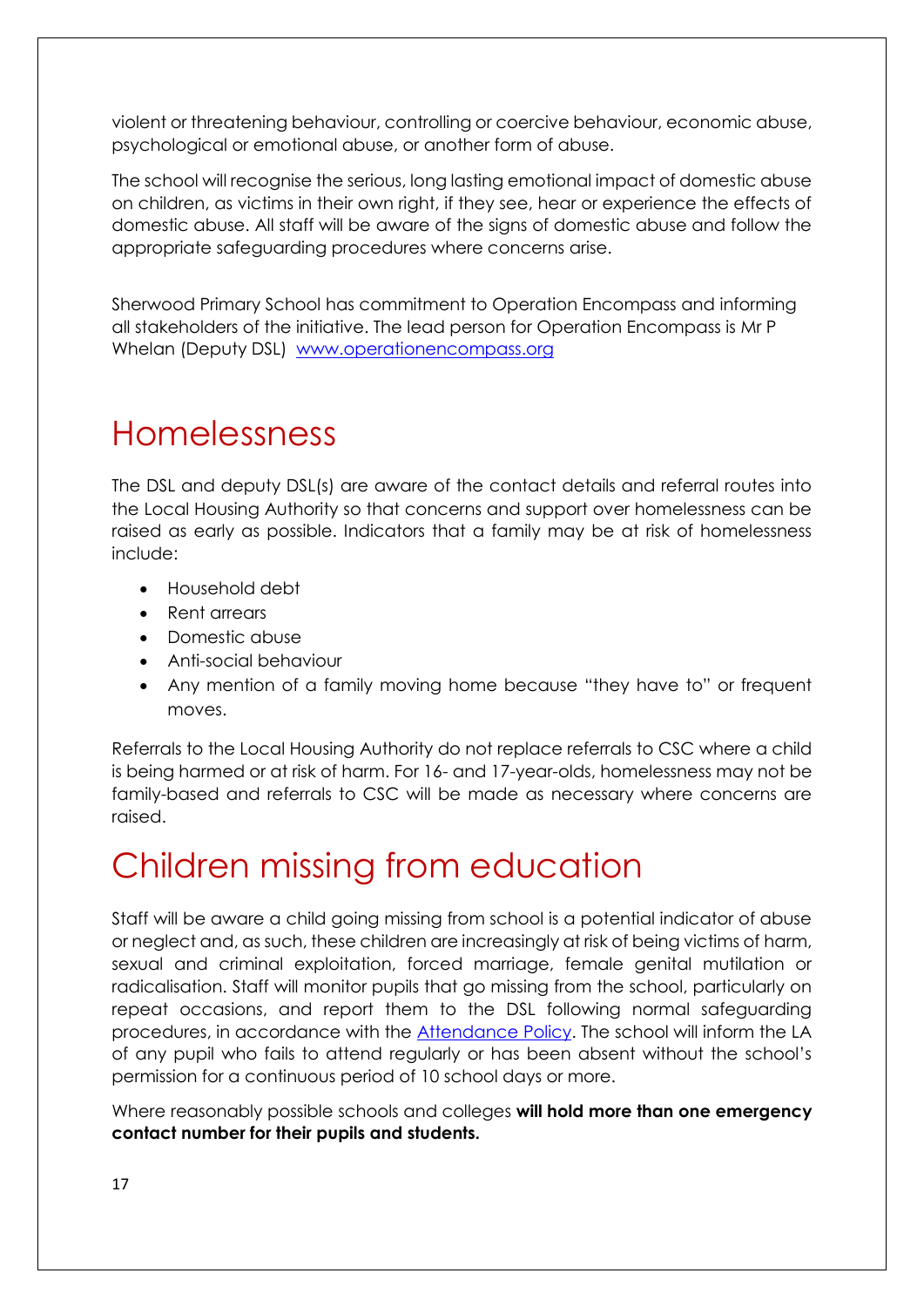# Child criminal exploitation (CCE)

**Child criminal exploitation** is defined as a form of abuse where an individual or group takes advantage of an imbalance of power to coerce, manipulate or deceive a child into taking part in criminal activity, for any of the following reasons:

- In exchange for something the victim needs or wants
- For the financial advantage or other advantage of the perpetrator or facilitator
- Through violence or the threat of violence (this could be online or through technology)

Specific forms of CCE can include:

- Being forced or manipulated into transporting drugs or money through county lines.
- Working in cannabis factories.
- Shoplifting or pickpocketing.
- Committing vehicle crime.
- Committing, or threatening to commit, serious violence to others.

The school will recognise that pupils involved in CCE are victims themselves, regardless of whether they have committed crimes, and even if the criminal activity appears consensual. The school will also recognise that pupils of **any gender** are at risk of CCE.

School staff will be aware of the indicators that a pupil is the victim of CCE, including:

- Associating with other children involved in exploitation
- Suffering from changes in emotional wellbeing
- Misusing drugs or alcohol
- Going missing for periods of time or regularly coming home late
- Regularly missing school or education
- Appearing with unexplained gifts, money or new possessions.

Criminal exploitation of children can include **County Lines**. This is a geographically widespread form of harm that is a typical feature of county lines criminal activity: drug networks or criminal networks / gangs groom and exploit children and young people to carry drugs and money into one or more areas. Key to identifying potential involvement in county lines are missing episodes, when the victim may have been trafficked or the purpose of transporting drugs and a referral to the [National Referral](https://www.gov.uk/government/publications/human-trafficking-victims-referral-and-assessment-forms/guidance-on-the-national-referral-mechanism-for-potential-adult-victims-of-modern-slavery-england-and-wales#what-the-national-referral-mechanism-is)  [Mechanism](https://www.gov.uk/government/publications/human-trafficking-victims-referral-and-assessment-forms/guidance-on-the-national-referral-mechanism-for-potential-adult-victims-of-modern-slavery-england-and-wales#what-the-national-referral-mechanism-is) should be considered in addition to normal safeguarding procedures.

As well as the general indicators for CCE, school staff will be aware of the specific indicators that a pupil may be involved in county lines, including:

- Going missing and subsequently being found in areas away from their home.
- Having been the victim or perpetrator of serious violence, e.g. knife crime.
- Receiving requests for drugs via a phone line, moving drugs, collecting money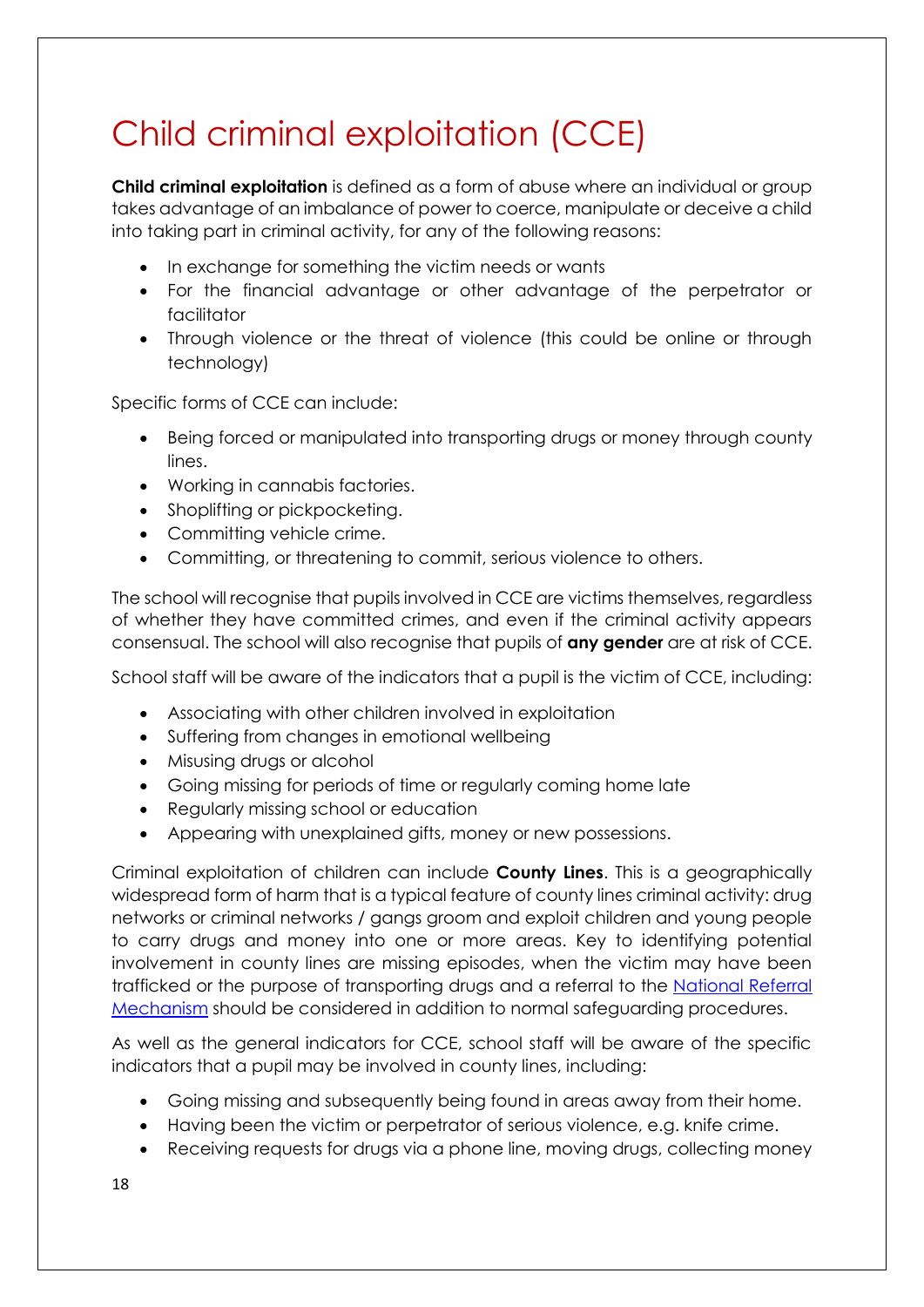- Being found in accommodation they have no connection
- Owing a 'debt bond' to their exploiters
- Having their bank account used to facilitate drug dealing.

# Child sexual exploitation (CSE)

**Child sexual exploitation** is defined as a form of sexual abuse where an individual or group takes advantage of an imbalance of power to coerce, manipulate or deceive a child into sexual activity, for any of the following reasons:

- In exchange for something the victim needs or wants
- For the financial advantage, increased status or other advantage of the perpetrator or facilitator
- Through violence or the threat of violence, this could be online or through technology.

The school will recognise that CSE can occur over time or be a one-off occurrence, and may happen without the pupil's immediate knowledge, e.g. through others sharing videos or images of them on social media. The school will recognise that CSE can affect any pupil who has been coerced into engaging in sexual activities, even if the activity appears consensual; this includes pupils aged 16 and above who can legally consent to sexual activity. The school will also recognise that pupils may not realise they are being exploited and they believe they are in a genuine romantic relationship.

School staff will be aware of the key indicators that a pupil is the victim of CSE, including:

- Appearing with unexplained gifts, money or new possessions.
- Associating with other children involved in exploitation.
- Suffering from changes in emotional wellbeing.
- Misusing drugs or alcohol.
- Going missing for periods of time or regularly coming home late.
- Regularly missing school or education or not taking part.
- Having older boyfriends or girlfriends.
- Suffering from sexually transmitted infections.
- Displaying sexual behaviours beyond expected sexual development.
- Becoming pregnant.

Where CSE, or the risk of it, is suspected, staff will discuss the case with the DSL. If after discussion a concern remains, local safeguarding procedures will be triggered.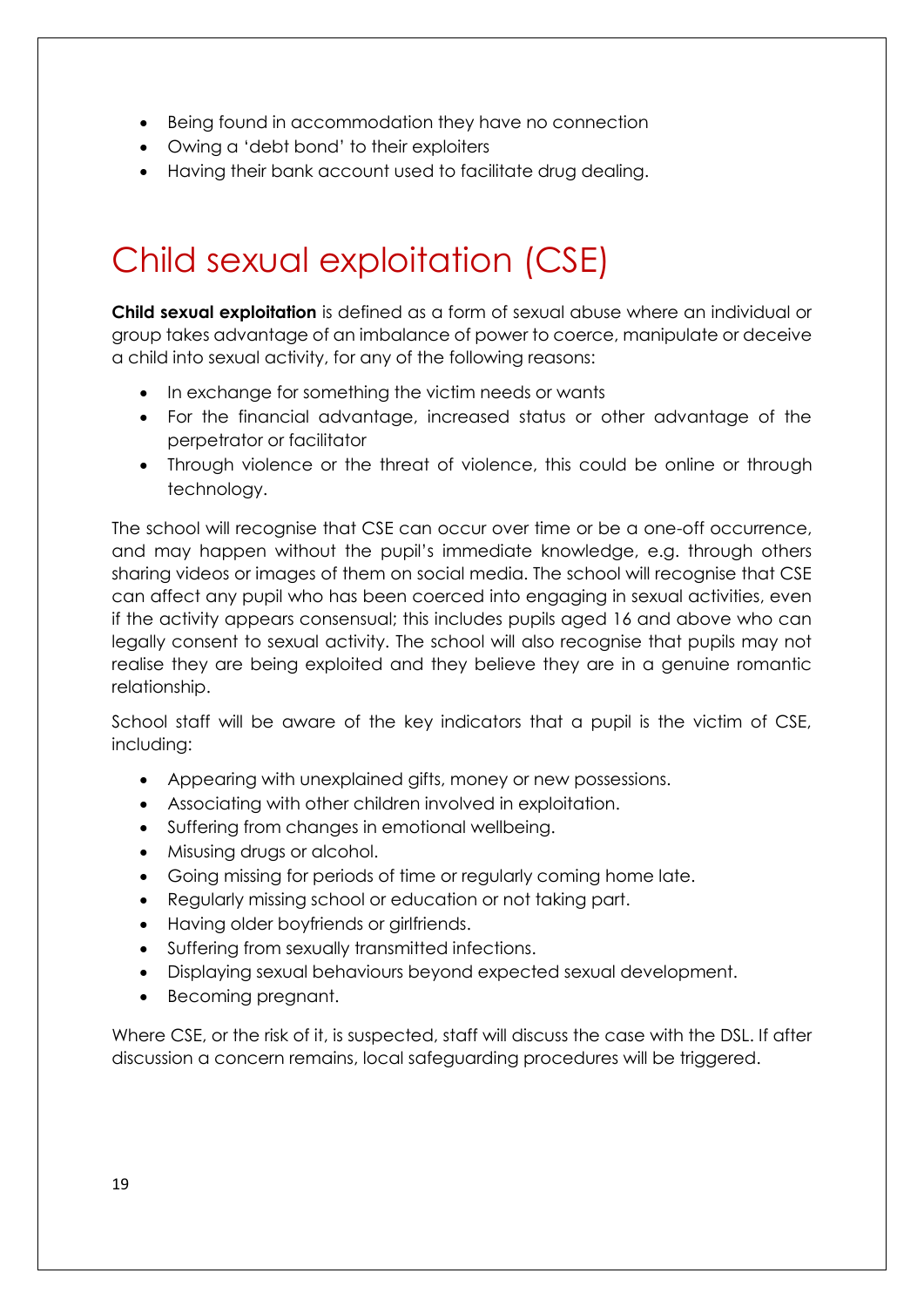### Modern slavery

**Modern slavery** encompasses human trafficking and slavery, servitude, and forced or compulsory labour. This can include CCE, CSE, and other forms of exploitation.

All staff will be aware of and alert to the signs that a pupil may be the victim of modern slavery. Staff will also be aware of the support available to victims of modern slavery and how to refer them to the National Referral Mechanism. (From The Modern Slavery Act 2015, Section 52) The public authority (including schools) bears this obligation where it has 'reasonable grounds to believe that a person may be a victim of slavery or human trafficking':

# FGM

**FGM** is defined as all procedures involving the partial or total removal of the external female genitalia or other injury to the female genital organs. FGM is illegal in the UK and a form of child abuse with long-lasting harmful consequences.

All staff will be alert to the possibility of a pupil being at risk of FGM, or already having suffered FGM. If staff are worried about someone who is at risk of FGM or who has been a victim of FGM, they are required to share this information with CSC and/or the police. The school's procedures relating to managing cases of FGM and protecting pupils will reflect multi-agency working arrangements.

As outlined in Section 5B of the Female Genital Mutilation Act 2003 (as inserted by section 74 of the Serious Crime Act 2015), teachers are **legally required** to report to the police any discovery, whether through disclosure by the victim or visual evidence, of FGM on a pupil under the age of 18. Teachers failing to report such cases may face disciplinary action. Teachers will not examine pupils, and so it is rare that they will see any visual evidence, but they must personally report to the police where an act of FGM appears to have been carried out. Unless the teacher has a good reason not to, they should also consider and discuss any such case with the DSL and involve CSC as appropriate. **NB:** This does not apply to any suspected or at-risk cases, nor if the individual is over the age of 18. In such cases, local safeguarding procedures will be followed.

All staff will be aware of the indicators that pupils may be at risk of FGM. While some individual indicators they may not indicate risk, the presence of two or more indicators could signal a risk to the pupil. It is important to note that the pupil may not yet be aware of the practice or that it may be conducted on them, so staff will be sensitive when broaching the subject.

Indicators that a pupil may be at heightened risk of undergoing FGM include: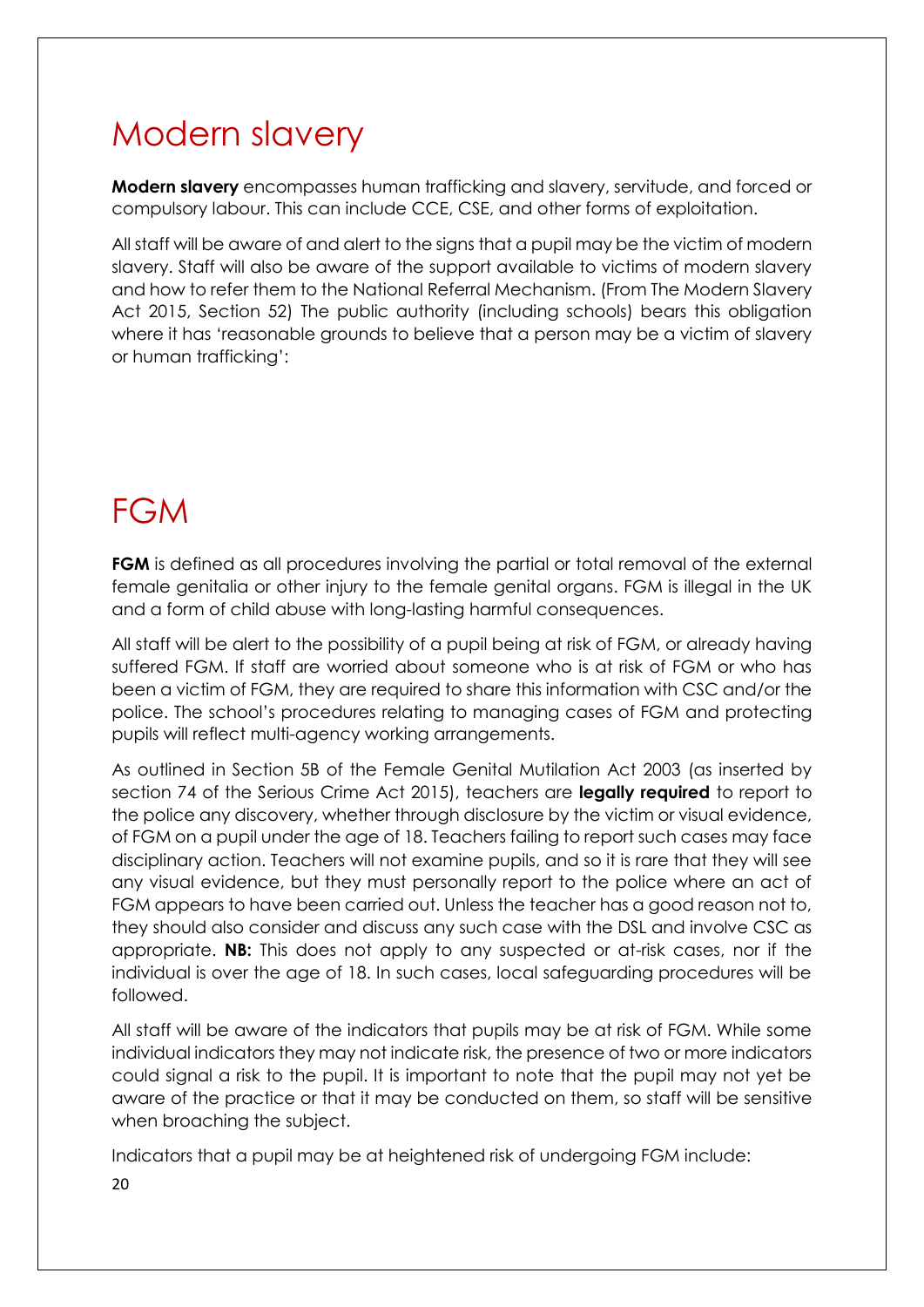- The socio-economic position of the family and their level of integration into UK society
- The pupil coming from a community known to adopt FGM
- Any girl with a mother or sister who has been subjected to FGM
- Any girl withdrawn from PSHE
- Travel abroad or a long holiday with relatives to a country known to practise FGM.

FGM is included in the definition of **honour-based' abuse (HBA)** which involves crimes that have been committed to defend the honour of the family and/or community. All forms of HBA are forms of abuse and will be treated and escalated as such. Staff will be alert to the signs of HBA, including concerns that a child is at risk of HBA, or has already suffered from HBA, and will consult with the DSL who will activate local safeguarding procedures if concerns arise.

### Forced marriage

**Forced marriage** is defined as a marriage that is entered into without the full and free consent of one or both parties, and where violence, threats or any other form of coercion is used to cause a person to enter into the marriage. Threats can be physical, emotional, or psychological. A lack of full and free consent can be where a person does not consent or where they cannot consent, e.g. due to some forms of SEND. Forced marriage is a crime in the UK and a form of HBA.

Staff who have any concerns regarding a pupil who may have undergone, is currently undergoing, or is at risk of forced marriage will speak to the DSL and local safeguarding procedures will be followed – this could include referral to CSC, the police or the Forced Marriage Unit

### Extremism & Radicalisation

**Extremism** refers to the vocal or active opposition to fundamental British values, including democracy, the rule of law, individual liberty, and the mutual respect and tolerance of different faiths and beliefs. Extremism also includes calling for the death of members of the armed forces. **Radicalisation** refers to the process by which a person comes to support terrorism and extremist ideologies associated with terrorist groups.

**Terrorism** refers to an action that endangers or causes serious violence to a person or people, serious damage to property, or seriously interferes with or disrupts an electronic system. The use or threat of these actions must be designed to influence the government or intimidate the public, and be made for the purpose of advancing a political, religious or ideological cause.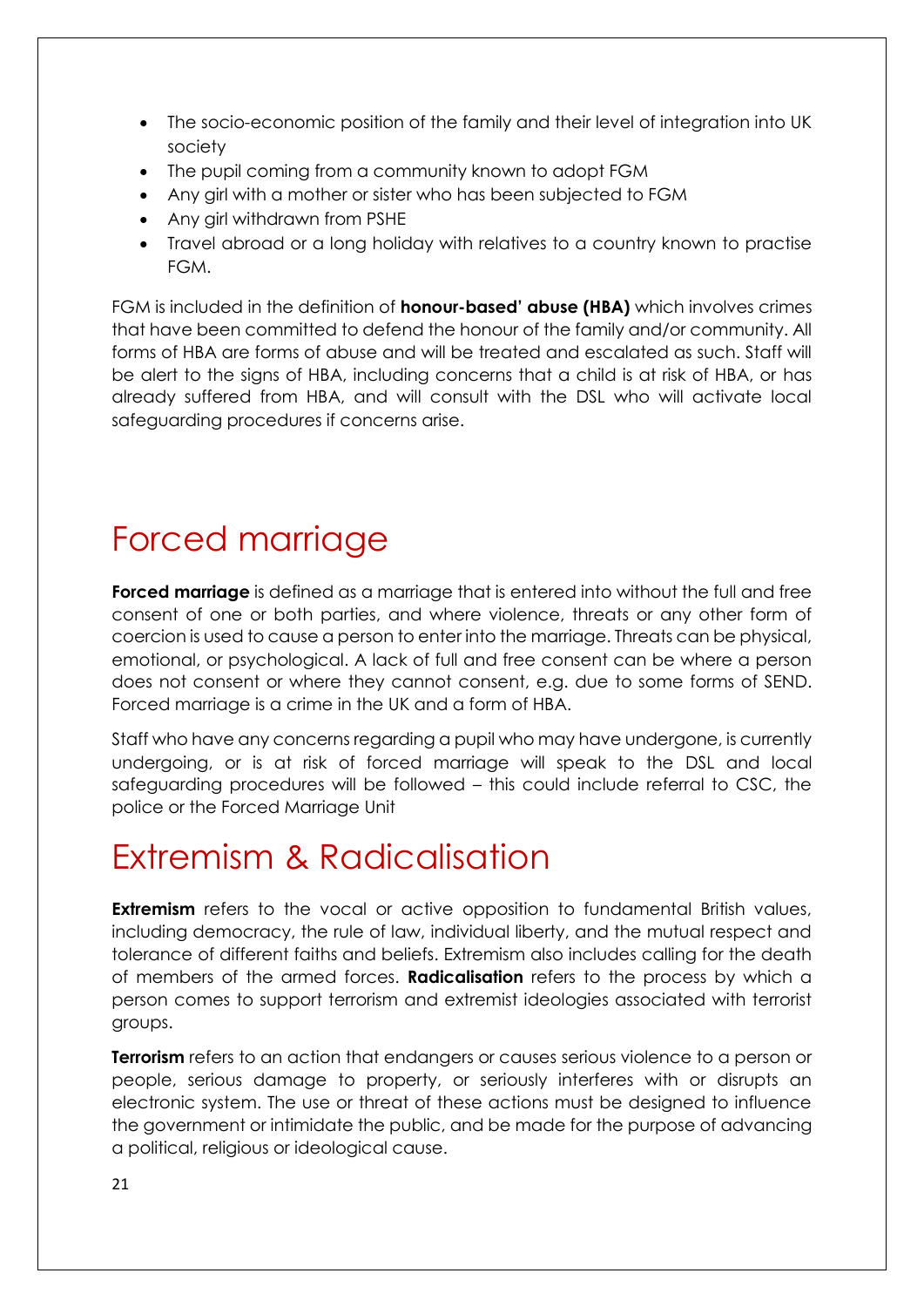Protecting pupils from the risk of radicalisation is part of the school's wider safeguarding duties. The school will actively assess the risk of pupils being radicalised and drawn into extremism and/or terrorism. Staff will be alert to changes in pupils' behaviour which could indicate that they may need help or protection. Staff will use their professional judgement to identify pupils who may be at risk of radicalisation and act appropriately, which may include contacting the DSL or making a Prevent referral. The school will work with local safeguarding arrangements as appropriate.

The school will ensure that they engage with parents and families, as they are in a key position to spot signs of radicalisation. In doing so, the school will assist and advise family members who raise concerns and provide information for support mechanisms. Any concerns over radicalisation will be discussed with the pupil's parents, unless the school has reason to believe that the child would be placed at risk as a result.

Mr P Whelan will undertake Prevent awareness training to be able to provide advice and support to other staff on how to protect pupils against the risk of radicalisation. The DSL will hold formal training sessions with all members of staff to ensure they are aware of the risk indicators and their duties regarding preventing radicalisation.

- The [Online Safety Policy](http://www.sherwood.lancs.sch.uk/page/online-safety/34061) ensure the safety of children by ensuring they cannot access terrorist and extremist material when using the internet and that suitable filtering software is in place. Our nominated Governor for Online Safety is Mr M Barnes.
- DSLs understand when it is appropriate to make a referral to the Channel Panel and are aware of how to do so.



### **The Prevent duty**

Under section 26 of the Counter-Terrorism and Security Act 2015, all schools are subject to a duty to have "due regard to the need to prevent people from being drawn into terrorism", known as **the Prevent duty,** forming part of the school's wider safeguarding obligations.

The school's procedures for carrying out the Prevent duty, including how it will engage and implement the Channel programme, are outlined in the Prevent Duty Policy.

Sherwood Primary School will ensure that ALL Staff, Governors and volunteers are informed and have 'due regard to the need to prevent people from being drawn into terrorism', known as the 'Prevent Duty.'

| Prevent Lead            | Mr P Whelan  |
|-------------------------|--------------|
| Prevent Governor Lead   | Ms R Ibrahim |
| Prevent Curriculum Lead | Mrs J Lumb   |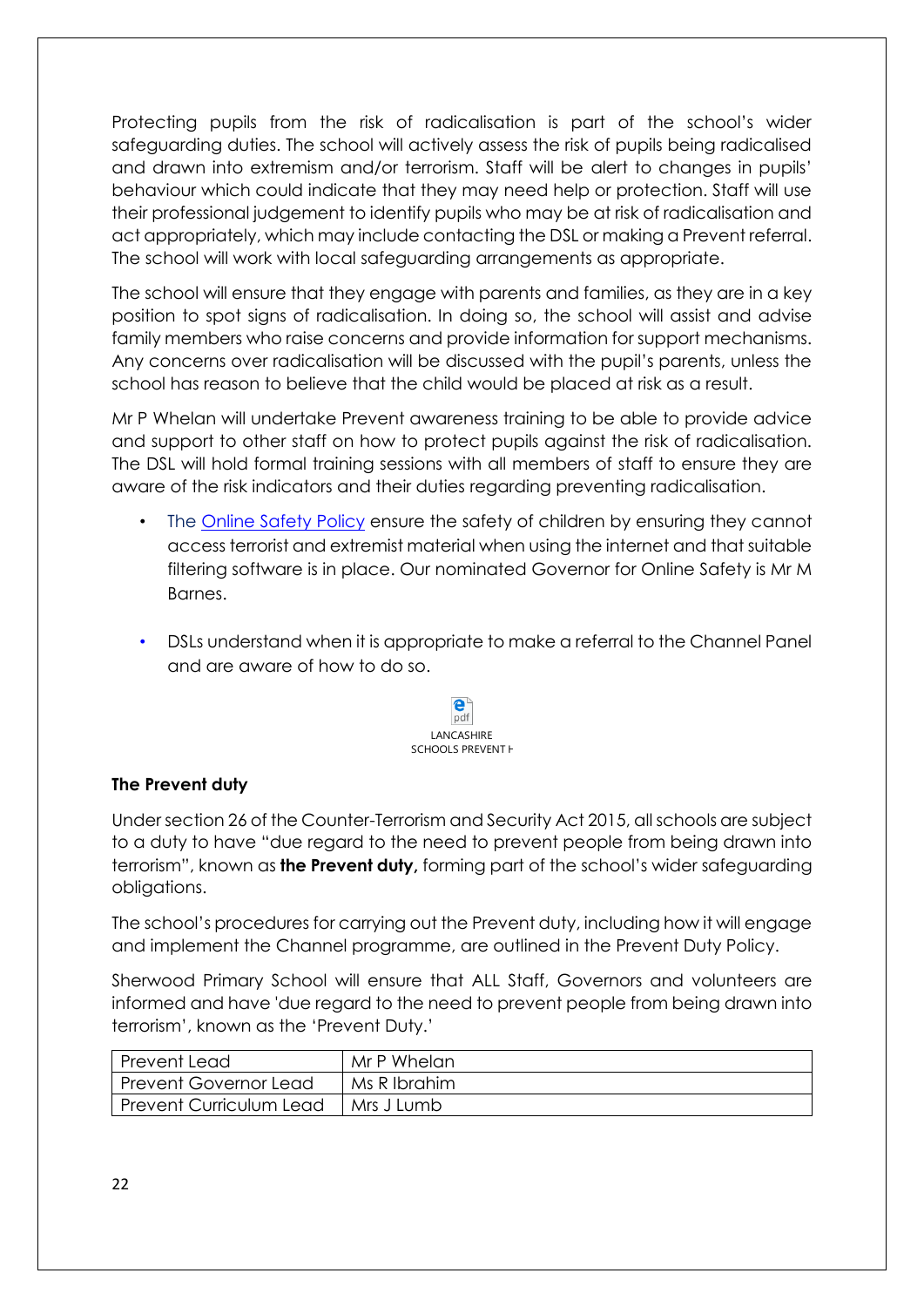# Private fostering

Where a period of UK homestay lasts 28 days or more for a child aged under 16, or under 18 for a child with SEND, this may amount to private fostering under the Children Act 1989. Where the school becomes aware of a pupil being privately fostered, they will notify the LA as soon as possible to allow the LA to conduct any necessary checks.

# Pupils with family members in prison

Pupils with a family member in prison will be offered pastoral support as necessary. They will receive a copy of '[Are you a young person with a family member in prison?](https://www.nicco.org.uk/directory-of-resources)' from Action for Prisoners' Families where appropriate and allowed the opportunity to discuss questions and concerns.

# Peer-on-peer abuse including sexualised abuse

**Peer-on-peer abuse** is defined as abuse between children.

Sherwood Primary School has a **zero-tolerance approach to abuse**, including peeron-peer abuse.

We will refer to specific guidance in Keeping Children Safe in Education Part five: Child on Child Sexual Violence and Sexual Harassment and Lancashire Procedures. [5.31](https://panlancashirescb.proceduresonline.com/chapters/p_peer_abuse.html)  [Peer Abuse \(proceduresonline.com\)](https://panlancashirescb.proceduresonline.com/chapters/p_peer_abuse.html)

All staff will be aware that peer-on-peer abuse can occur between pupils of any age and gender, both inside and outside of school, as well as online. All staff will be aware of the indicators of peer-on-peer abuse, how to identify it, and how to respond to reports. All staff will also recognise that even if no cases have been reported, this is not an indicator that peer-on-peer abuse is not occurring. All staff will speak to the DSL if they have any concerns about peer-on-peer abuse.

All staff will understand the importance of challenge inappropriate behaviour between peers, and will not tolerate abuse as "banter" or "part of growing up".

Peer-on-peer abuse can be manifested in many different ways, including:

- Bullying, including cyberbullying and prejudice-based or discriminatory bullying.
- Abuse in intimate personal relationships between peers.
- Physical abuse this may include an online element which facilitates, threatens and/or encourages physical abuse.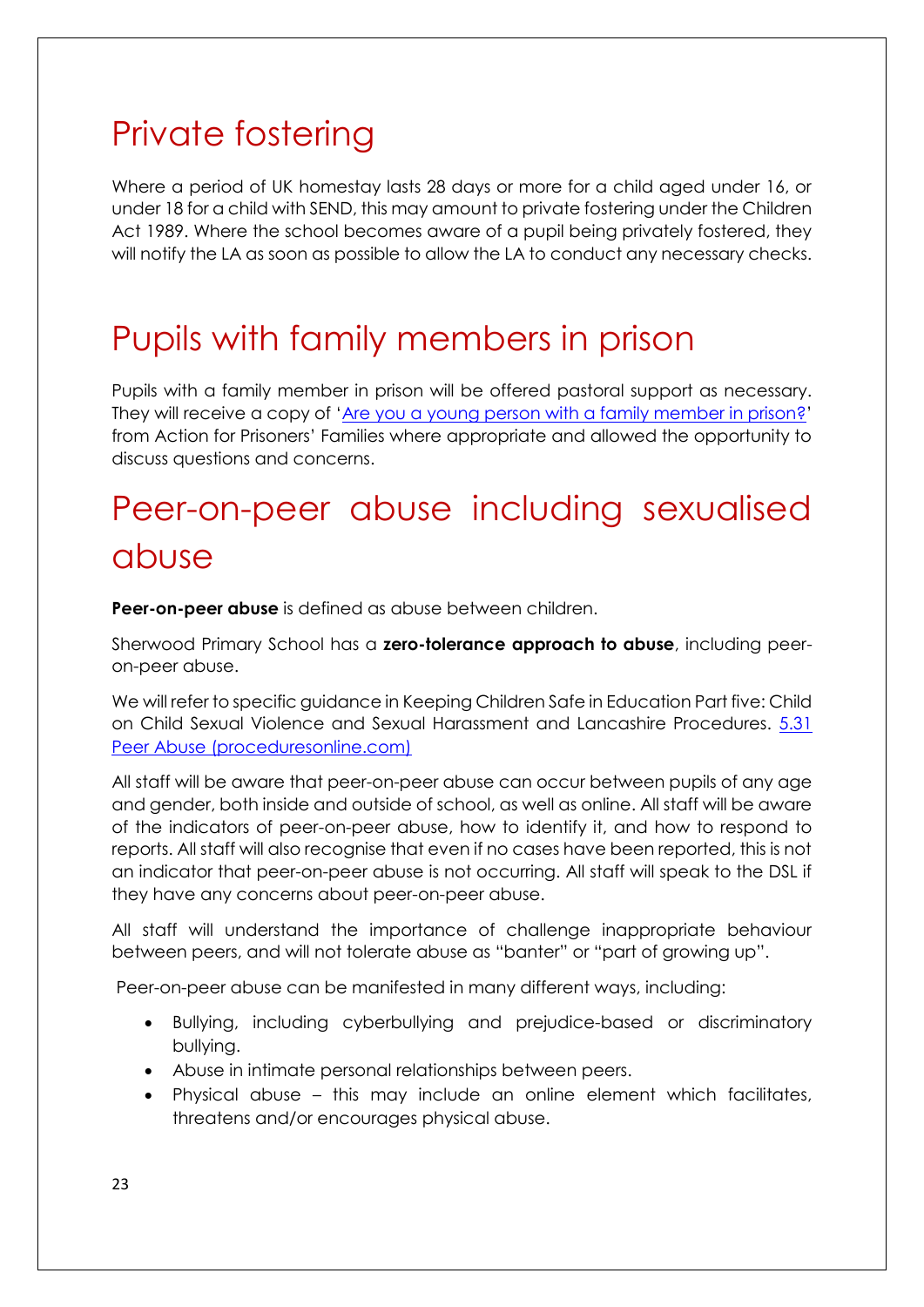- Sexual violence this may include an online element which facilitates, threatens and/or encourages sexual violence.
- Sexual harassment, including online sexual harassment, which may be standalone or part of a broader pattern of abuse.
- Causing someone to engage in sexual activity without consent.
- The consensual and non-consensual sharing of nude and semi-nude images and/or videos.
- Upskirting.
- Initiation- and hazing-type violence and rituals, which can include activities involving harassment, abuse or humiliation used as a way of initiating a person into a group, and may also include an online element.

All staff will be clear as to the school's policy and procedures regarding peer-on-peer abuse and the role they have to play in preventing it and responding where they believe a child may be at risk from it.

All staff will be made aware of the heightened vulnerability of pupils with SEND, who evidence suggests are more likely to be abused than their peers. Staff will not assume that possible indicators of abuse relate to the pupil's SEND and will always explore indicators further.

All staff will be made aware of the heightened vulnerability of LGBTQ+ pupils, who evidence suggests are also more likely to be targeted by their peers. In some cases, pupils who are perceived to be LGBTQ+, regardless of whether they are LGBTQ+, can be just as vulnerable to abuse as LGBTQ+ pupils. The school's response to sexual violence and sexual harassment between pupils of the same sex will be equally as robust as it is for incidents between children of the opposite sex.

Pupils will be made aware of how to raise concerns or make a report and how any reports will be handled. This includes the process for reporting concerns about friends or peers. Pupils will also be reassured that they will be taken seriously, be supported, and kept safe.

The school's procedures for managing allegations of peer-on-peer abuse are outlined in the School Behaviour Policy. Staff will follow these procedures, as well as the procedures outlined in the school's Anti-Bullying Policy where relevant.

Sherwood Primary School Safeguarding Team will consider:

- the wishes of the victim in terms of how they want to proceed
- the nature of the alleged incident
- the ages of the children involved
- the development stages of the children involved
- any power imbalance between the children
- is the incident a one-off or a sustained pattern of abuse
- are there ongoing risks to the victim, other children, school or college staff
- contextual safeguarding issues.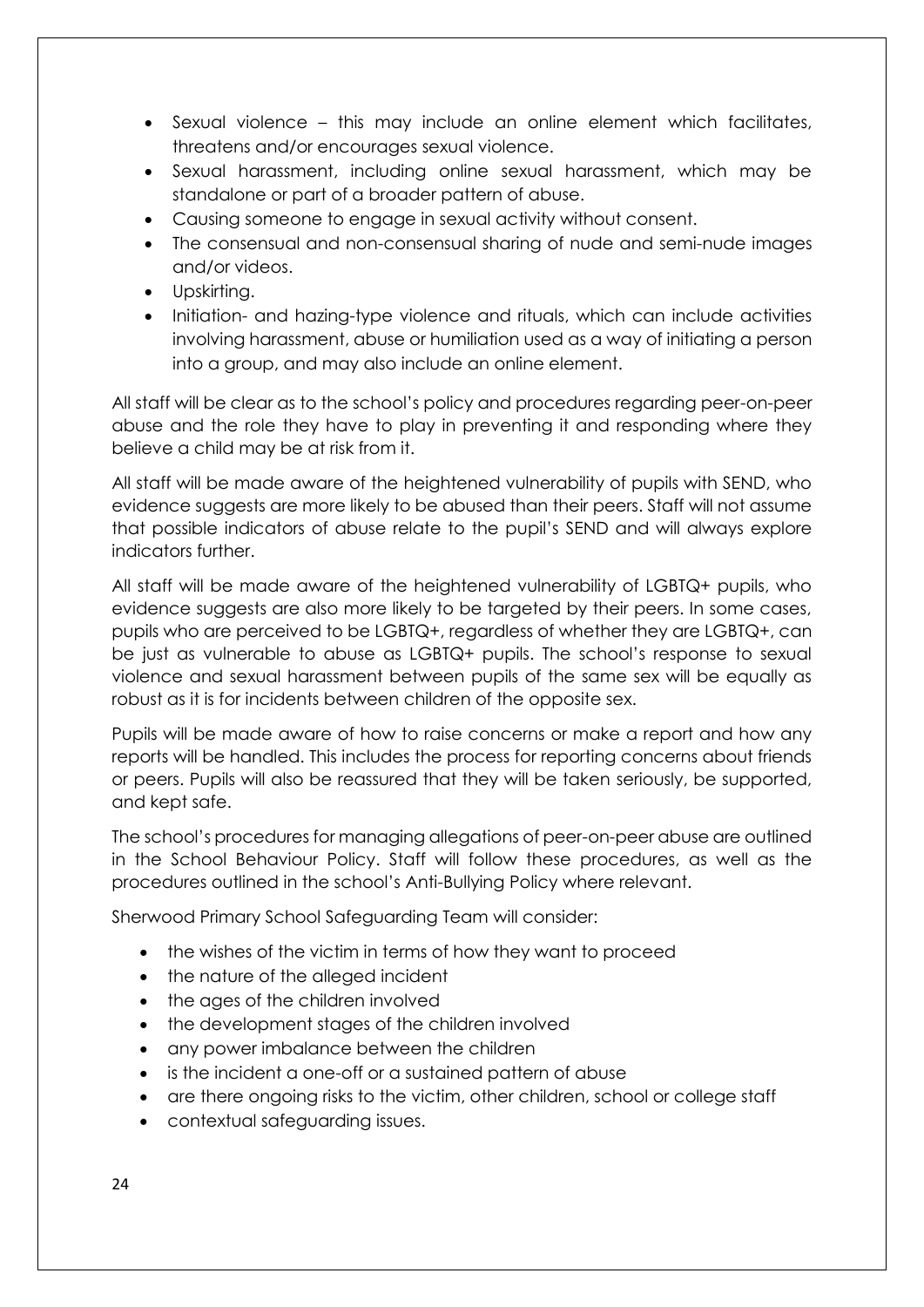- **Following a report of sexual violence, the designated safeguarding lead (or deputy) will make an immediate risk and needs assessment, considering**:
- the victim
- the alleged perpetrator
- all other children (and if appropriate adult students and staff).
- Risk assessments will be recorded and kept under review as a minimum termly.

Examples of risk Assessments and Guidance below:

Lancashire Education Lancashire Risk Risk Management PlaManagement Plans -

### Serious violence

Through training, all staff will be made aware of the indicators which may signal a pupil is at risk from, or is involved with, serious violent crime. These indicators include, but are not limited to:

- Increased absence from school.
- A change in friendships.
- Relationships with older individuals or groups.
- A significant decline in academic performance.
- Signs of self-harm.
- A significant change in wellbeing.
- Signs of assault.
- Unexplained injuries.
- Unexplained gifts or new possessions.

Staff will be made aware of some of the most significant risk factors that could increase a pupil's vulnerability to becoming involved in serious violence. These risk factors include, but are not limited to:

- Being male.
- Having been frequently absent from school.
- Having been permanently excluded from school.
- Having experienced child maltreatment or trauma.
- Having been involved in offending, such as theft or robbery.

Staff members who suspect a pupil may be vulnerable to, or involved in, serious violent crime will immediately report their concerns to the DSL.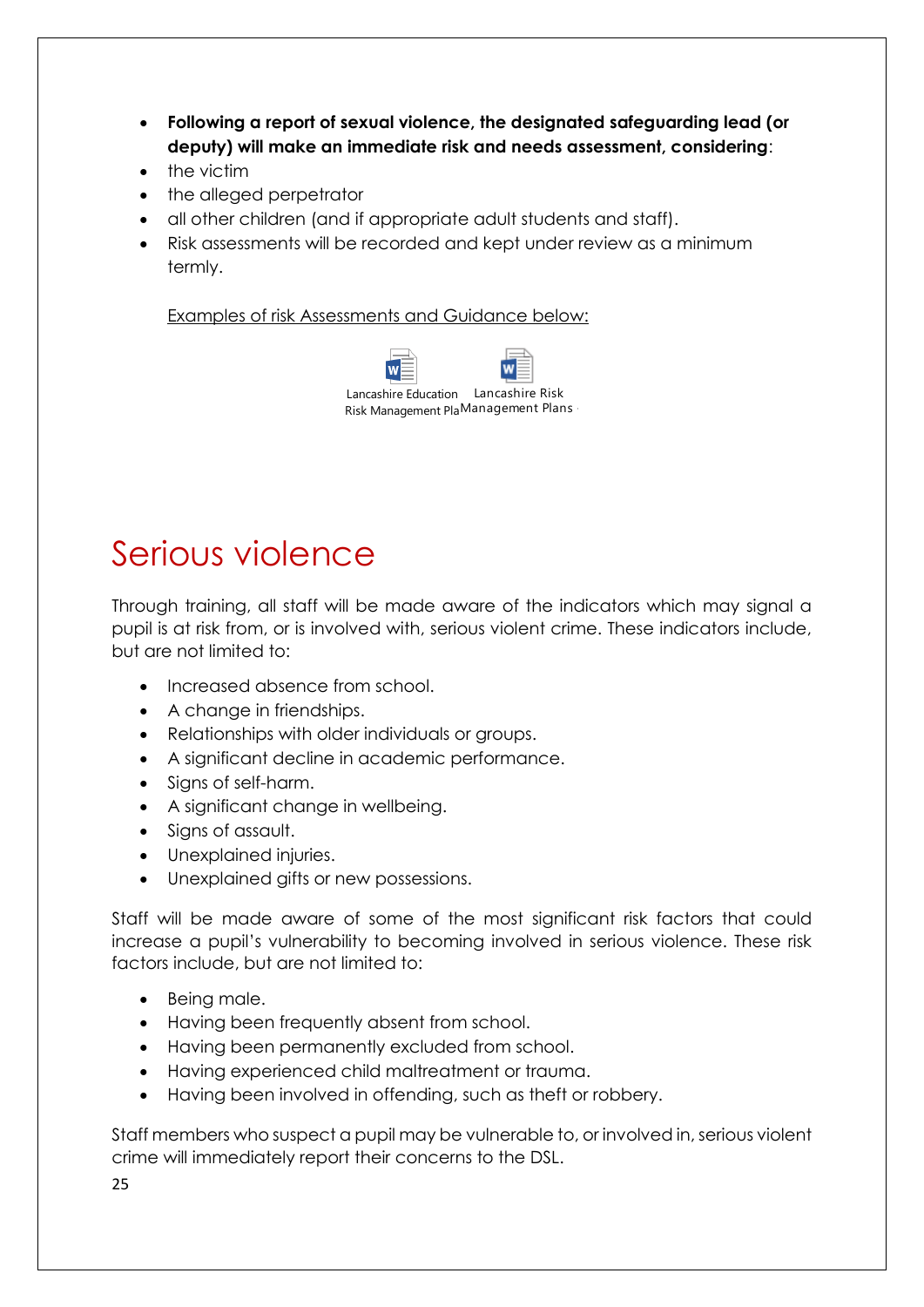# Online safety/personal electronic devices

Sherwood Primary School will adhere to the Online Safety Policy at all times and is committed to keeping children safe online.

As part of a broad and balanced curriculum, all pupils will be made aware of online risks and taught how to stay safe online.

The school will ensure that suitable filtering systems are in place on ICT equipment to prevent children accessing inappropriate material. This system will be monitored and reviewed with any inappropriate behaviours or searches being followed up appropriately.

Further information regarding the school's approach to online safety can be found in the Online Safety Policy.

• When school become aware of an online safety issue that has occurred outside of school, it is managed in accordance with the school Online Safety **Policy** 

#### **Personal electronic devices**

The use of personal electronic devices, including mobile phones and cameras, by staff is in accordance with our Staff Acceptable Use Policy. Pupils are not permitted to use personal devices at Sherwood Primary School.

Where photographs and videos will involve pupils who are CLA, adopted pupils, or pupils for whom there are security concerns, the headteacher will liaise with the DSL to determine the steps involved. The DSL will, in known cases of pupils who are CLA or who have been adopted, liaise with the pupils' social workers, carers or adoptive parents to assess the needs and risks associated with the pupils.

Staff will report any concerns about pupils' or other staff members' use of personal electronic devices to the DSL, following the appropriate procedures. insert school name] is committed to keeping pupils safe by ensuring that electronic devices such as cameras, phones and tablets are used in an appropriate manner.

School will therefore ensure that:

• parental consent is obtained to take and use photographs and/or videos of children, for use in school, to market the school or to share on social media / internet

• staff, visitors, volunteers and students do not use their own mobile phones or devices to take or record any images of children.

#### **Upskirting**

Under the Voyeurism (Offences) Act 2019, it is an offence to operate equipment for the purpose of upskirting. **"Operating equipment"** includes enabling, or securing, activation by another person without that person's knowledge, e.g. a motionactivated camera.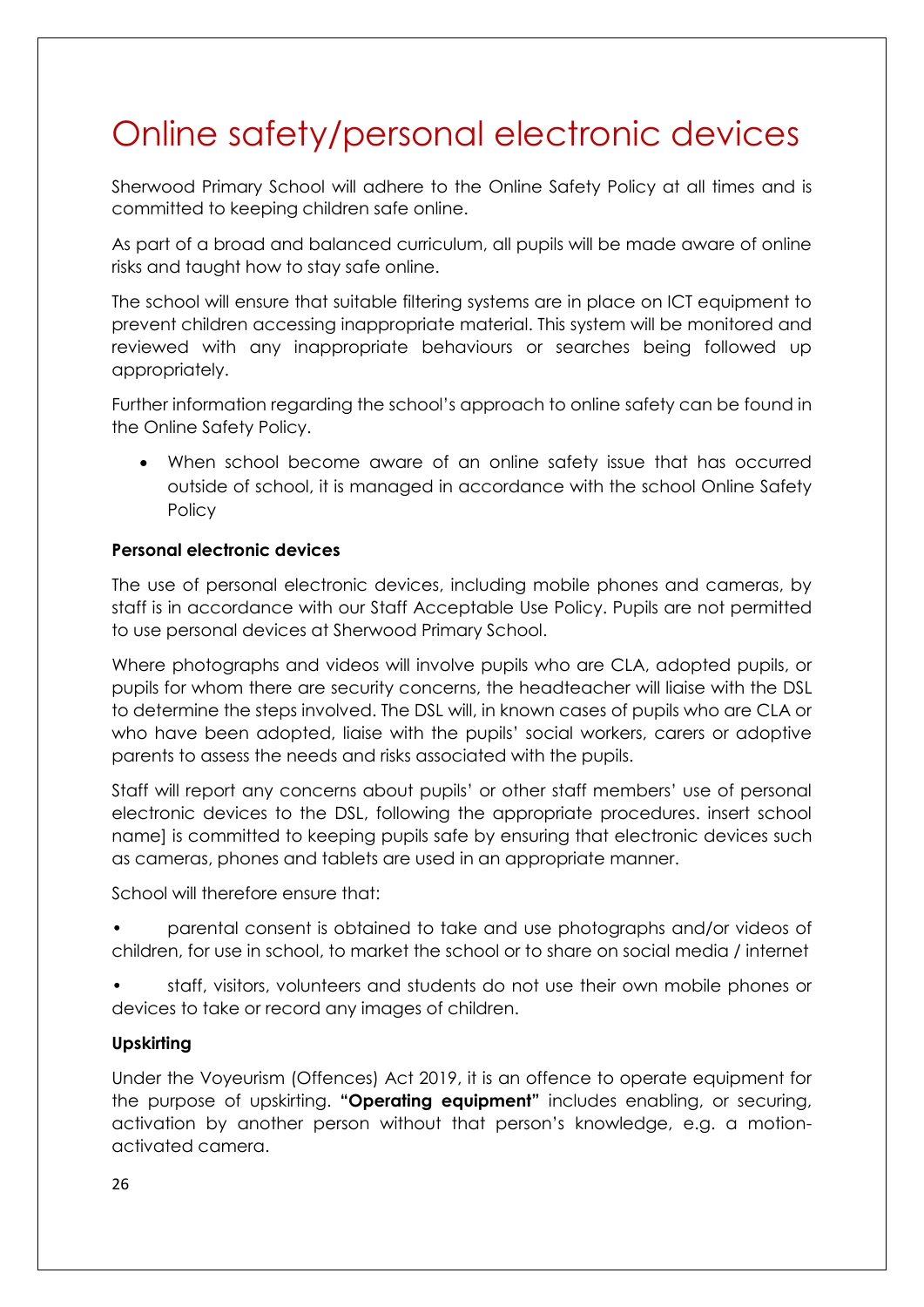Upskirting will not be tolerated by the school. Any incidents of upskirting will be reported to the DSL, who will then decide on the next steps to take, which may include police involvement.

# Sexting/Sharing of indecent images

Sexting is defined as the production and/or sharing of sexual photos and videos of and by young people who are under the age of 18. (UKCCIS, 2016), It includes nude or nearly nude images and/or sexual acts. It is also referred to as 'youth produced sexual imagery'. 'Sexting' does not include the sharing of sexual photos and videos of under-18 year olds with or by adults. This is a form of child sexual abuse and must be referred to the police.

The school will ensure that staff are aware to treat the sharing of indecent images, including through sexting, as a safeguarding concern.

Staff will receive appropriate training regarding child sexual development and will understand the difference between sexual behaviour that is considered normal and expected for the age of the pupil, and sexual behaviour that is inappropriate and harmful. Staff will receive appropriate training around how to deal with instances of sexting in the school community, including understanding motivations, assessing risks posed to pupils depicted in the images, and how and when to report instances of sexting.

Staff will be aware that creating, possessing, and distributing indecent imagery of children is a criminal offence, regardless of whether the imagery is created, possessed, and distributed by the individual depicted; however, staff will ensure that pupils are not unnecessarily criminalised.

Where a member of staff becomes aware of an incidence of sexting that involves indecent images of a pupil, they will refer this to the DSL as soon as possible. Where a pupil confides in a staff member about the circulation of indecent imagery, depicting them or someone else, the staff member will:

- Refrain from viewing, copy, printing, sharing, storing or saving the imagery.
- Tell the DSL immediately if they accidentally view an indecent image and seek support.
- Explain to the pupil that the incident will need to be reported.
- Respond positively to the pupil without blaming or shaming anyone involved, and reassuring them that they can receive support from the DSL.
- Report the incident to the DSL.

The DSL will attempt to understand what the image contains **without viewing it** and the context surrounding its creation and distribution – they will categorise the incident into one of two categories:

• **Aggravated:** incidents which involve additional or abusive elements beyond the creation and distribution of indecent images of pupils, including where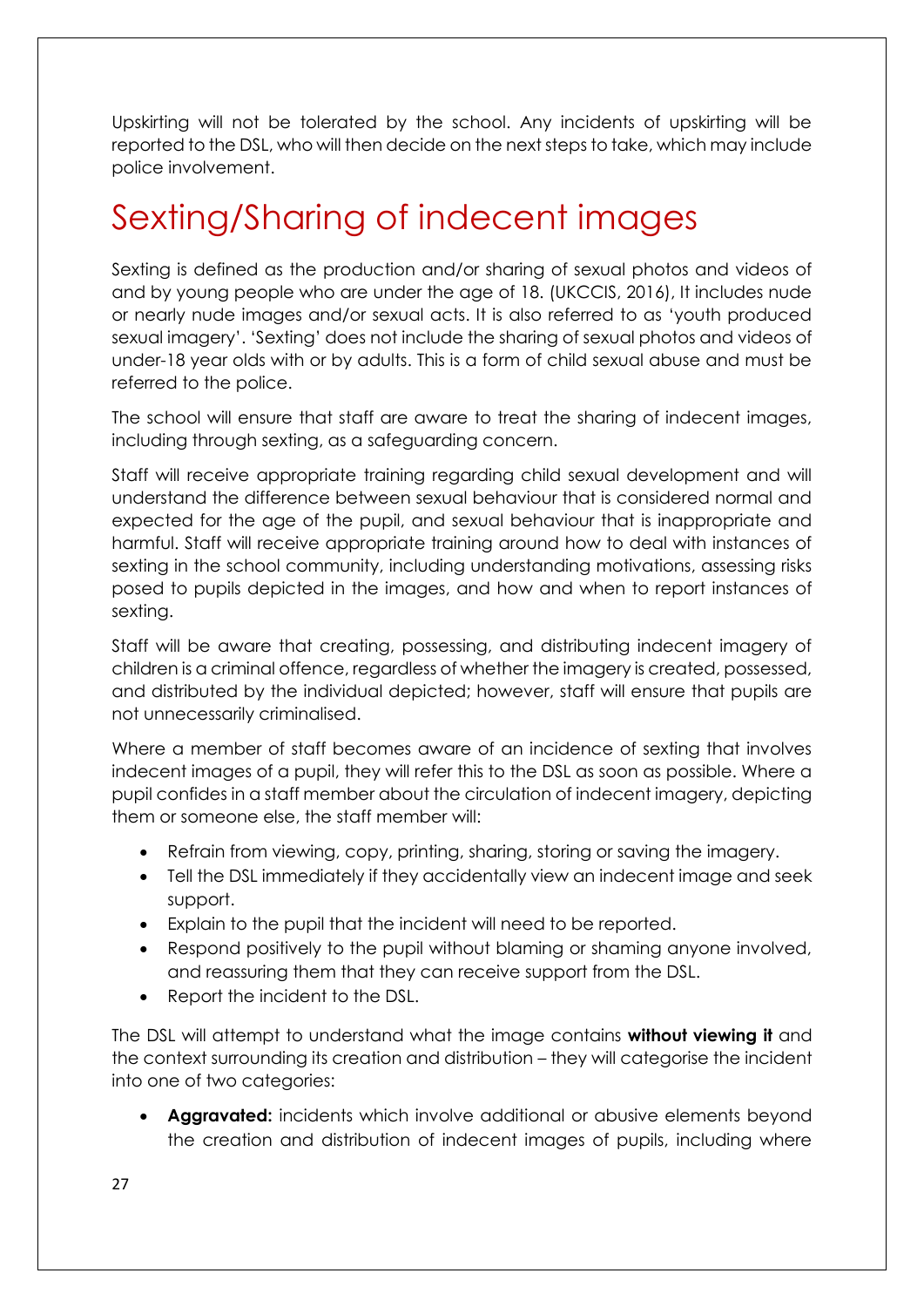there is an adult involved, where there is an intent to harm the pupil depicted, or where the images are used recklessly.

**Experimental:** incidents involving the creation and distribution of indecent images of pupils where there is no adult involvement or apparent intent to cause harm or embarrassment to the pupil.

Where it is necessary to view the imagery, e.g. if this is the only way to make a decision about whether to inform other agencies, the DSL should:

- Discuss this decision with the headteacher or member of the SLT.
- Ensure the image is, where possible, viewed by someone of the same sex as the individual depicted.
- Ensure viewing takes place on school premises and with another member of staff present in the room – this staff member does not need to view the imagery.
- Record how and why the decision was made to view the imagery in accordance with the Records Management Policy.

Where the incident is categorised as 'aggravated', the situation will be managed in line with the school's Peer-on-Peer Abuse Policy. Where the incident is categorised as 'experimental', the pupils involved are supported to understand the implications of sharing indecent imagery and to move forward from the incident. Where there is reason to believe that indecent imagery being circulated will cause harm to a pupil, the DSL escalates the incident to CSC. Where indecent imagery of a pupil has been shared publicly, the DSL will work with the pupil to report imagery to sites on which it has been shared and will reassure them of the support available.

# Context of safeguarding incidents

Safeguarding incidents can occur outside of school and can be associated with outside factors. All staff, particularly the DSL and deputy DSL(s), will always consider the context of safeguarding incidents. Assessment of pupils' behaviour will consider whether there are wider environmental factors that are a threat to their safety and/or welfare. The school will provide as much contextual information as possible when making referrals to CSC or external agencies.

### **Pupils with SEND**

When managing safeguarding in relation to pupils with SEND, staff will be aware of the following:

- Pupils with SEND or disabilities are nearly 4 times more likely to be a victim of abuse
- Certain indicators of abuse, such as behaviour, mood and injury, may relate to the pupil's disability without further exploration; however, it should never be assumed that a pupil's indicators relate only to their disability
- Pupils with SEND can be disproportionally impacted by issues such as bullying, without outwardly showing any signs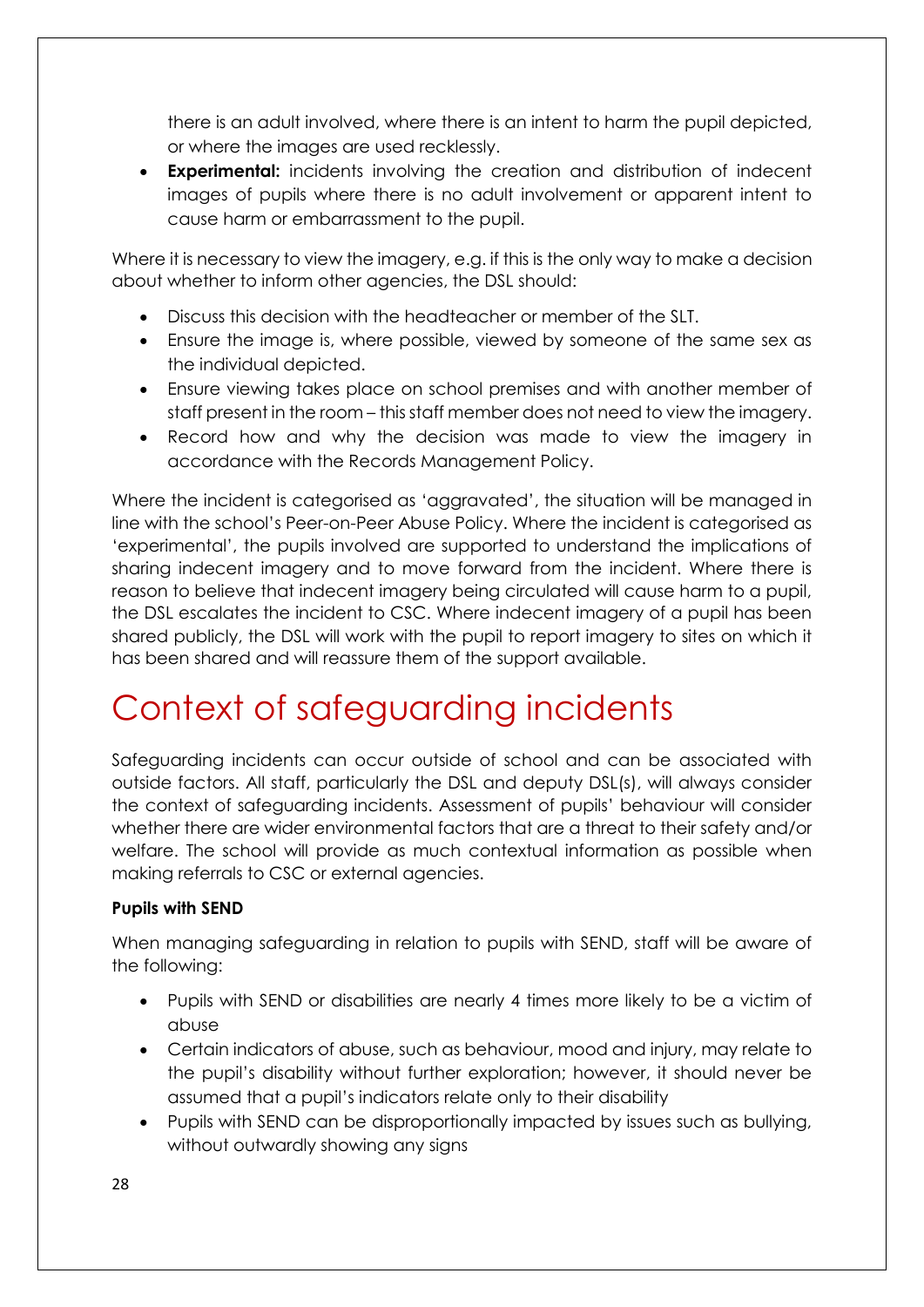• Communication barriers may exist, as well as difficulties in overcoming these barriers

When reporting concerns or making referrals for pupils with SEND, the above factors will always be taken into consideration. When managing a safeguarding issue relating to a pupil with SEND, the DSL will liaise with the school's SENCO, as well as the pupil's parents where appropriate, to ensure that the pupil's needs are met effectively.

### Extracurricular activities and clubs

Extra-curricular activities and clubs hosted by external bodies, e.g. charities or companies, will work in collaboration with the school to effectively safeguard pupils and adhere to local safeguarding arrangements.

Staff and volunteers running extracurricular activities and clubs are aware of their safeguarding responsibilities and promote the welfare of pupils. Paid and volunteer staff understand how they should respond to child protection concerns and how to make a referral to CSC or the police, if necessary.

All national governing bodies of sport that receive funding from either Sport England or UK Sport must aim to meet the Standards for Safeguarding and Protecting Children in Sport.

### Alternative provision

The school will remain responsible for a pupil's welfare during their time at an alternative provider. When placing a pupil with an alternative provider, the school will obtain written confirmation that the provider has conducted all relevant safeguarding checks on staff.

# Managing referrals

All staff members, in particular the DSL, will be aware of the LA's arrangements in place for managing referrals. The DSL will provide staff members with clarity and support where needed. When making a referral to CSC or other external agencies, information will be shared in line with confidentiality requirements and will only be shared where necessary to do so.

The DSL will work alongside external agencies, maintaining continuous liaison, including multi-agency liaison where appropriate, in order to ensure the wellbeing of the pupils involved. The DSL will work closely with the police to ensure the school does not jeopardise any criminal proceedings, and to obtain help and support as necessary.

Where a pupil has been harmed or is in immediate danger or at risk of harm, the referrer will be notified of the action that will be taken within one working day of a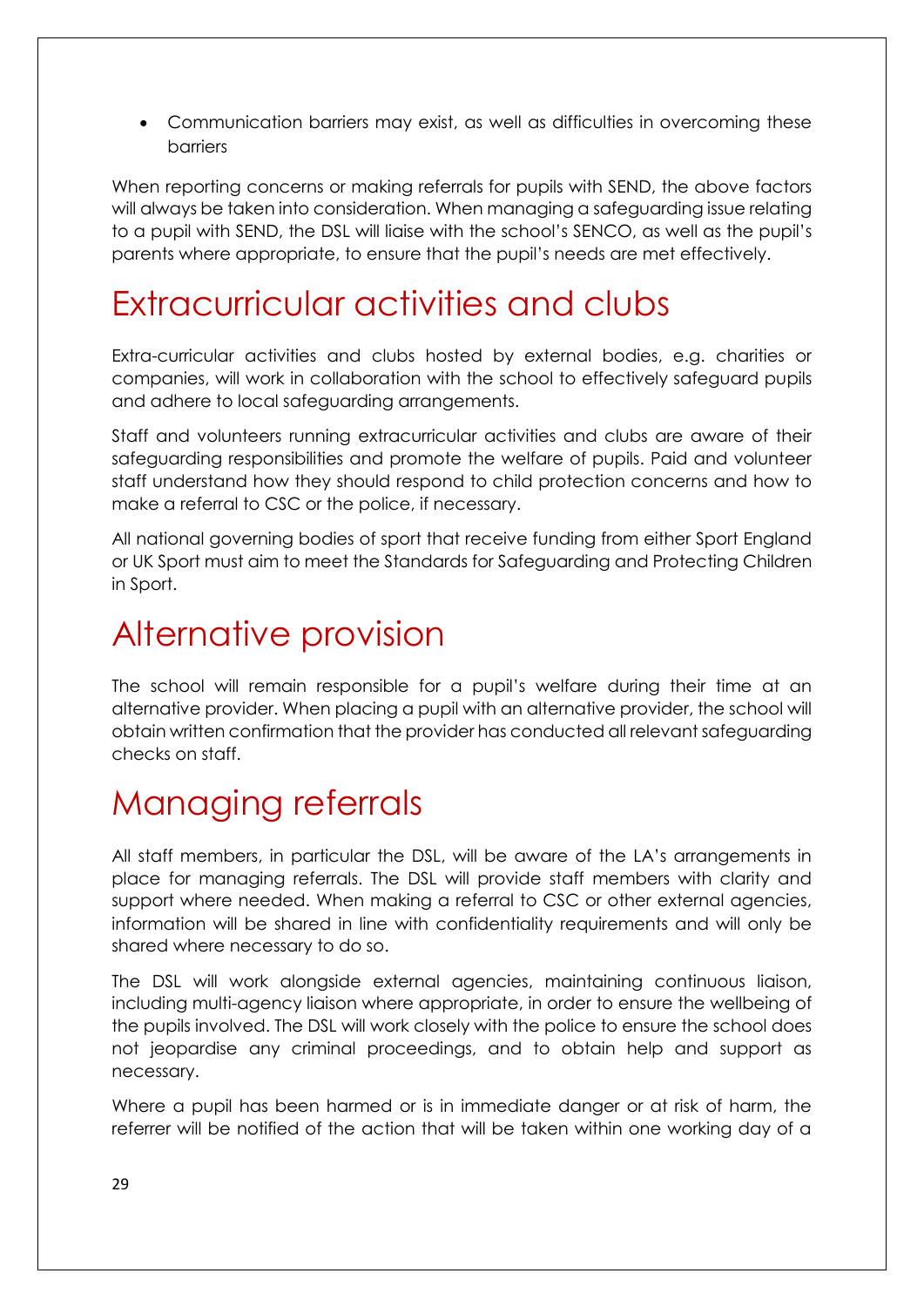referral being made. Where this information is not forthcoming, the referrer will contact the assigned social worker for more information.

The school will not wait for the start or outcome of an investigation before protecting the victim and other pupils: this applies to criminal investigations as well as those made by CSC. Where CSC decide that a statutory investigation is not appropriate, the school will consider referring the incident again if it is believed that the pupil is at risk of harm. Where CSC decide that a statutory investigation is not appropriate and the school agrees with this decision, the school will consider the use of other support mechanisms, such as early help and pastoral support.

At all stages of the reporting and referral process, the pupil will be informed of the decisions made, actions taken and reasons for doing so. Discussions of concerns with parents will only take place where this would not put the pupil or others at potential risk of harm. The school will work closely with parents to ensure that the pupil, as well as their family, understands the arrangements in place, such as in-school interventions, is effectively supported, and knows where they can access additional support.

# Allegations of abuse against staff

There are clear policies in line with those from the CSAP (Children's Safeguarding Assurance Partnership) for dealing with allegations against people who work with children.

All allegations against staff, supply staff, volunteers and contractors will be managed in line with the school's Whistleblowing Policy – a copy of which will be provided to, and understood by, all staff (School Safeguarding Portfolio). The school will ensure all allegations against staff, including those who are not employees of the school, are dealt with appropriately and that the school liaises with the relevant parties.

When managing allegations against staff, the school will recognise the distinction between allegations that meet the harms threshold and allegations that do not, also known as "low-level concerns". Allegations that meet the harms threshold include instances where staff have:

- Behaved in a way that has harmed a child, or may have harmed a child.
- Committed or possibly committed a criminal offence against or related to a child.
- Behaved towards a child in a way that indicates they may pose a risk of harm to children.
- Behaved, or may have behaved, in a way that indicates they may not be suitable to work with children.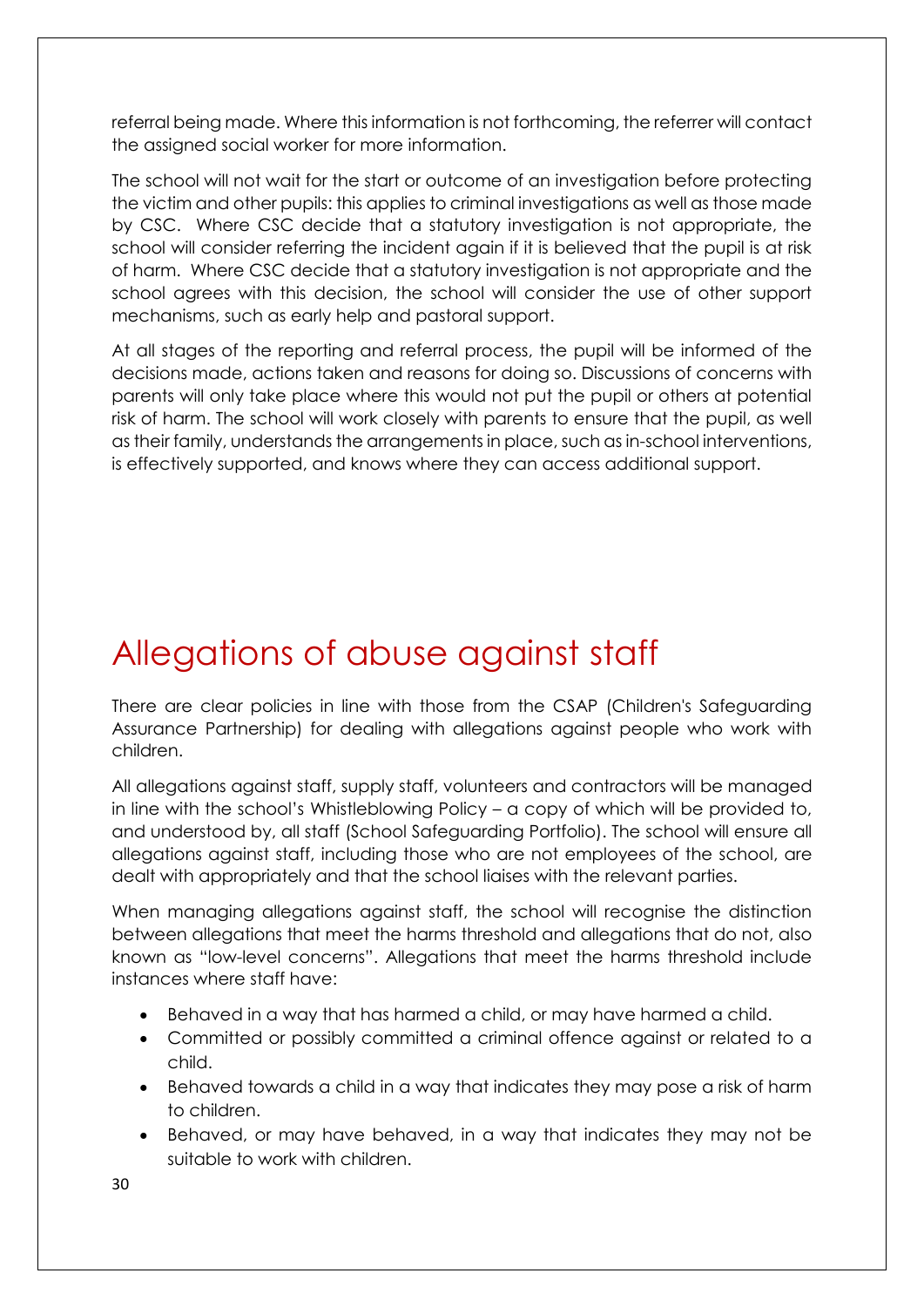All staff at Sherwood Primary School are aware of these procedures and aware of the following expectations and protocol:-

- ALL staff and volunteers are aware that they must refer allegations or concerns around staff (including supply staff) conduct to the Headteacher
- ALL staff and volunteers are aware of the requirement to, and process of referring allegations or concerns around the Headteacher to the nominated Governor and how to contact them
- The Headteacher and/or Chair of Governors will discuss the allegation with the Local Authority Designated Officer (LADO)
- CSAP procedures for dealing with allegations against staff will be followed [http://panlancashirescb.proceduresonline.com/chapters/p\\_allegations.html](http://panlancashirescb.proceduresonline.com/chapters/p_allegations.html)
- ALL staff and volunteers remember that the welfare of the child is paramount and that they have a duty to inform a DSL if any adult's conduct gives cause for concern
- All low-level concerns surrounding staff or any adult in a position of trust should be reported to the DSL/HT.
- ALL staff are aware of the school's Whistle Blowing Policy which enables staff to raise concerns or allegations in confidence and for a sensitive enquiry to take place
- Staff are fully aware of Guidance for Safer Working Practice and Staff Code of conduct and are aware of professional expectations of their own behaviour and conduct.
- Further information, LADO information and flowchart of how allegations are managed managed: -



2021 LADO Flyer May 2021.doc Allegations Notificat 2021 LADO

[Name of School] recognises that children may make disclosures against someone who is in a position of trust not in the school setting. This may be an adult in a place of worship, a sports coach or a club leader. After ensuring that the child is safe, we recognise that we must refer to the LADO and share information.

# Safer recruitment

Sherwood Primary School is committed to keeping pupils safe by ensuring that adults who work or volunteer in school are safe to do so. We therefore ensure that:

• Lancashire County Council Human Resources Guidance is adhered to, to ensure that there is a strong reference and commitment to safeguarding during advertisement, selection and recruitment of new staff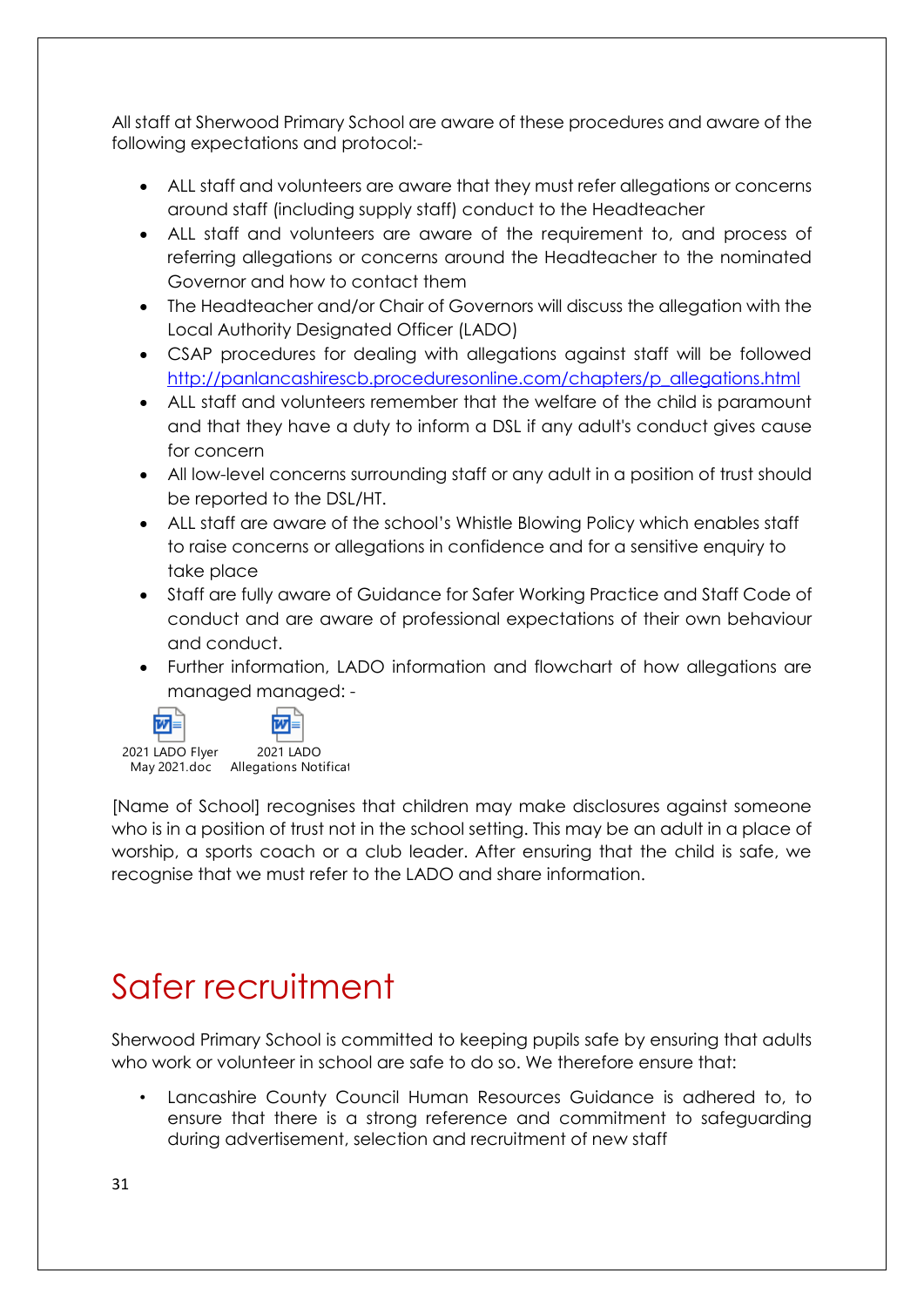An enhanced DBS check with barred list information will be undertaken for all staff members engaged in regulated activity. A person will be considered to be in 'regulated activity' if, as a result of their work, they:

- Are responsible on a daily basis for teaching, training, instructing or the care or supervision of children.
- Regularly work in the school at times when children are on the premises.
- Regularly come into contact with children under 18 years of age. *(Regular is defined as; at least 3 times in a 30 day period.)*

The DfE's [DBS Workforce Guides](https://www.gov.uk/government/publications/dbs-workforce-guidance) will be consulted when determining whether a position fits the child workforce criteria.

The governing board will conduct the appropriate pre-employment checks for all prospective employees, including internal candidates and candidates who have lived or worked outside the UK.

School will ensure that:

- The appropriate DBS and suitability checks will be carried out for all governors, volunteers, and contractors.
- The original DBS certificate is seen for all appointees to the school, even where the on-line DBS system indicates that the check is clear
- There are sufficient staff/Governors who have undertaken appropriate Safer Recruitment training in the last 5 years to enable at least one person on every recruitment panel to be appropriately trained and there are at least 2 people on each selection panel
- Covering (umbrella) letters will be obtained from agencies and other employers that provide staff to work in school to confirm that appropriate checks have been undertaken. Agencies will be requested to complete the checklist found at Appendix Q of the R&S Guidance.



- Individual identity checks will be undertaken on those staff detailed above to ensure they are employees of the named agency/employer
- A transfer of control agreement will be used where other agencies/organisations use school premises and are not operating under school's safeguarding policies and procedures
- Adults who are involved in the management or provision of child care of children in Early Years, or in out of school provision for children up to 8 years old,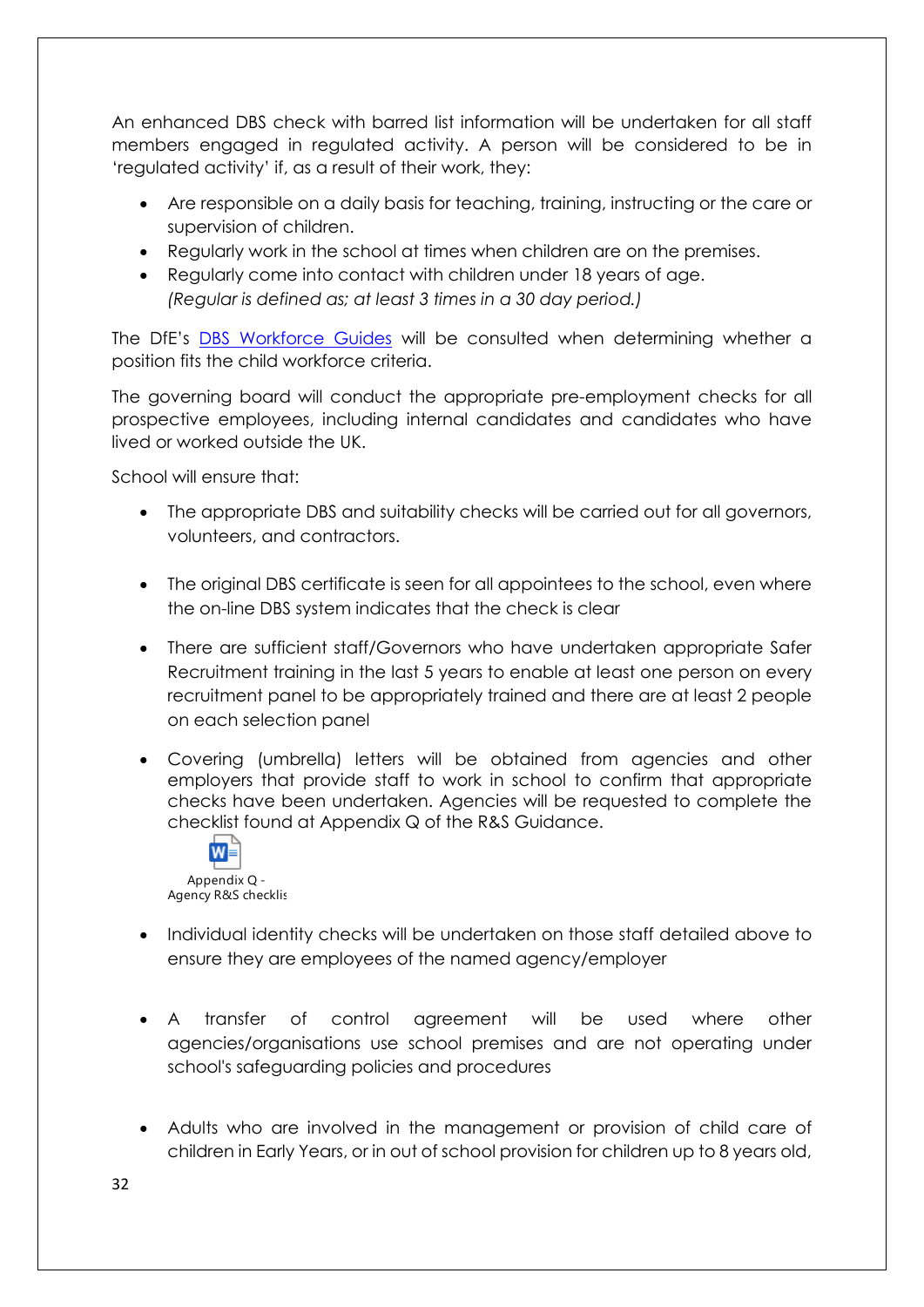will make a declaration that they are not disqualified under the Child Care Act 2006.

- With regard to Disqualification Under the Childcare Act we will adhere to Guidance from [Lancashire County Council Human Resources](file://///CorpData01/LCCUsers4$/vwallace001/My%20Documents/For%20portal/•%09https:/schoolsportal.lancsngfl.ac.uk/view_sp.asp%3fsiteid=4311&pageid=45826&e=e)
- It is good practice to ensure that this declaration is renewed annually for those staff working in a relevant setting and evidenced using the LCC staff confirmation form (May 2021). This form will be retained and stored securely.



- When an issue is declared, advice will be sought from Ofsted about the need to apply for a waiver. If a waiver is necessary, a risk assessment will be carried out and proportionate measures put in place until a waiver has been issued or matters resolved. If it is not resolved, this must be reported: [disqualification@ofsted.gov.uk](mailto:disqualification@ofsted.gov.uk)
- Advice will be sought from Human Resources, LADO and/or Schools Safeguarding Officers if any staff are unclear about any aspects of Safer Recruitment.

#### **Referral to the DBS**

The school will refer to the DBS anyone who has harmed a child or poses a risk of harm to a child, or if there is reason to believe the member of staff has committed an offence and has been removed from working in regulated activity.

#### **Single central record (SCR)**

The school keeps an SCR which records all staff, including agency and third-party supply staff (for longer placements), and teacher trainees on salaried routes, who work at the school.

The following information is recorded on the SCR:

- An identity check
- A barred list check
- An enhanced DBS check
- A prohibition from teaching check
- A check of professional qualifications, where required
- A check to determine the individual's right to work in the UK
- Additional checks for those who have lived or worked outside of the UK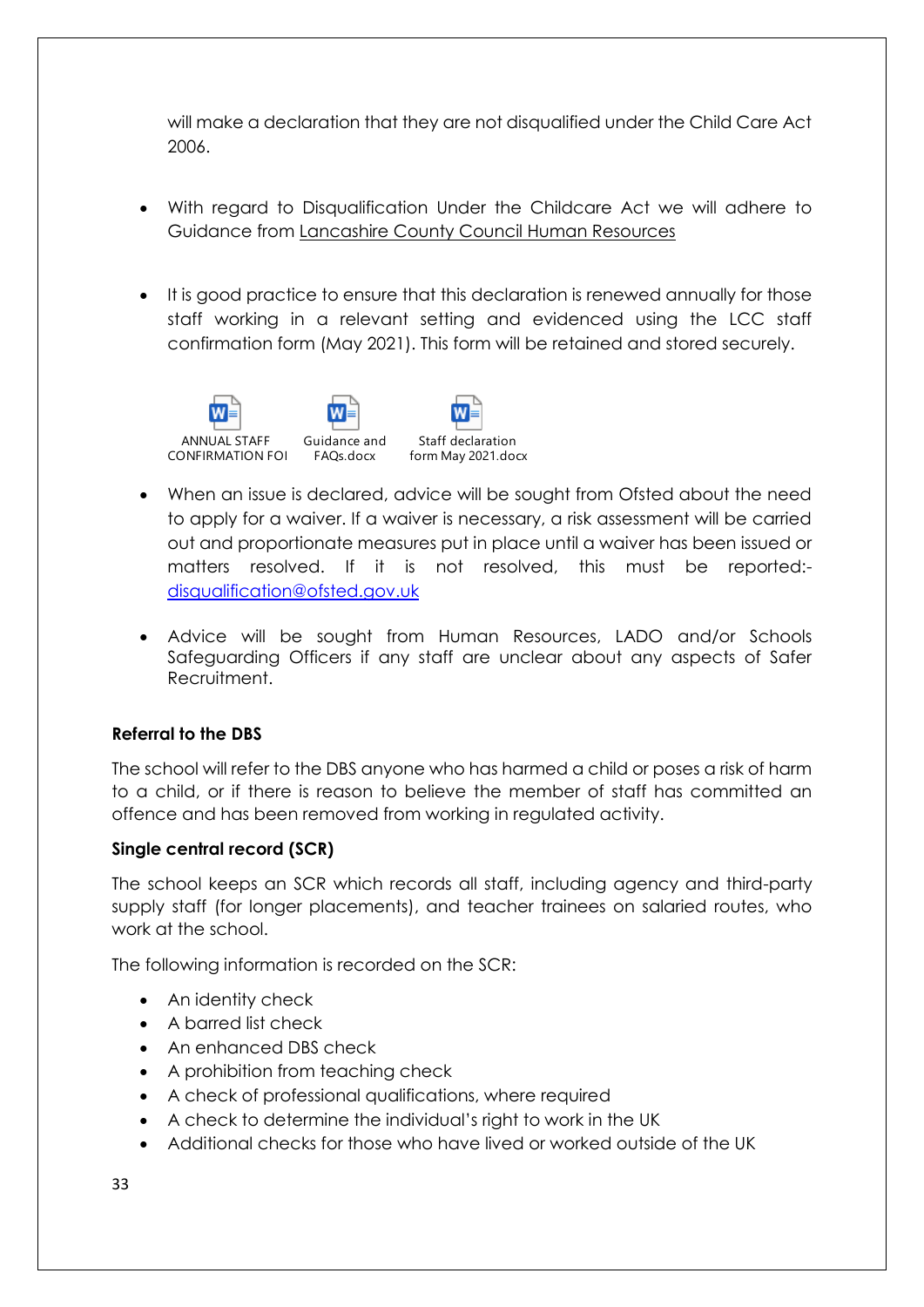• Any other information deemed relevant.

If any checks have been conducted for volunteers or Governors, these may also be recorded on the SCR. If risk assessments are conducted to assess whether a volunteer should be subject to an enhanced DBS check, the risk assessment will be recorded.

The details of an individual will be removed from the SCR once they no longer work at the school.

### Review

This Policy is subject to ongoing review; however, will be reviewed no later than September 2022.

# Key Contacts, Roles and Training

| Designated                       | Mrs N Hanson                  | <b>DSL Training November 2020</b>                                                                         |
|----------------------------------|-------------------------------|-----------------------------------------------------------------------------------------------------------|
| Safeguarding Lead                |                               | Renewal: November 2022                                                                                    |
| Deputy DSL (s)                   | <b>Mrs</b><br>Lumb<br>$\cdot$ | <b>DSL Training November 2020</b>                                                                         |
|                                  | (Headteacher)                 | Renewal: November 2022                                                                                    |
|                                  |                               | Safer Recruitment Training: February<br>2022                                                              |
|                                  | Miss S Barrett                | <b>DSL Training October 2020</b><br>Renewal: October 2022<br>Safer Recruitment Training: February<br>2022 |
|                                  | Mr P Whelan                   | <b>DSL Training October 2021</b><br>Renewal: October 2023                                                 |
| <b>Chair of Governors</b>        | Mrs H Gooch                   | Safeguarding<br>Training<br>November<br>2018                                                              |
| Safeguarding/PREVENT<br>Governor | Mr M Green                    | Governor Safeguarding Training<br>25/11/2021                                                              |
| Prevent Lead                     | Mr P Whelan                   | PREVENT Training June 2020                                                                                |
|                                  |                               | Renewal: June 2022                                                                                        |
|                                  |                               | Online Safety Update January 2022                                                                         |
| Online<br>Safety                 | Mr M Barnes                   | <b>Online Safety Training</b>                                                                             |
| Governor                         |                               | <b>July 2020</b>                                                                                          |
|                                  |                               | Safer Recruitment Training November                                                                       |
|                                  |                               | 2018                                                                                                      |
| Safer Recruitment<br>Mrs<br>С    |                               | Safer Recruitment Training November                                                                       |
|                                  | Matthewson                    | 2018                                                                                                      |